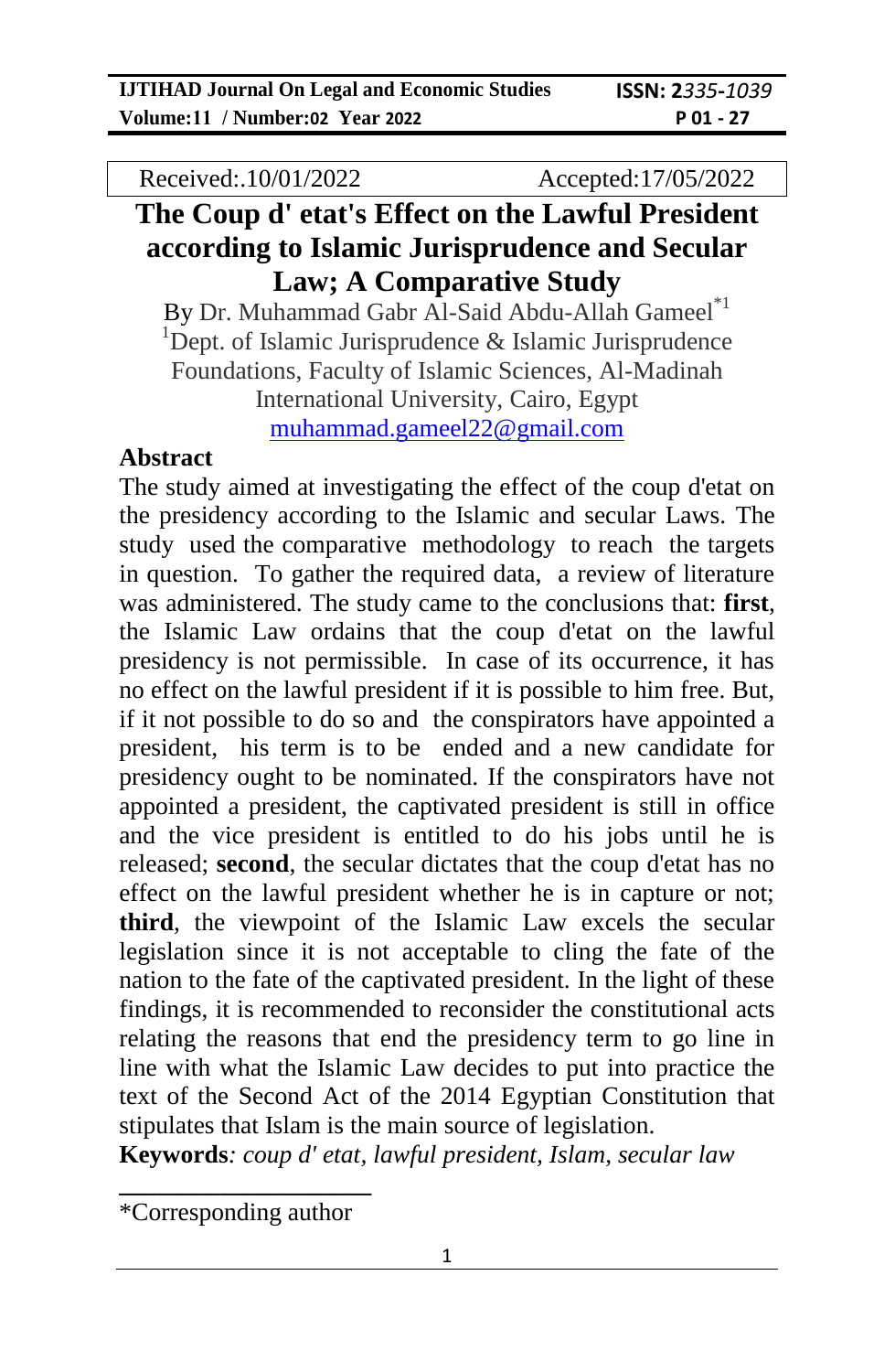### **Introduction**

Praise be to Allah and Peace and Blessings of Allah upon our Prophet Muhammad, his family, his companions and all who follow his guidance to the Day of Judgment .

(O, believers, be pious to Allah and care nothing but to die on Islam $)$ <sup>(1)</sup>.

(O, people, be pious to Allah Who created all of you from a male and a female and who created the female from the male and created all humans from both of them. O, people, be pious to Allah Who you will stand before for Judgment and He will question you about what you have done with your relatives. Remember that Allah observes you all)  $<sup>(2)</sup>$ .</sup>

(O, believers, fear Allah and say what is right in order that Allah mend your deeds and forgive your sins. Whosoever obeys Allah and His Messenger shall win a great victory)  $(3)$ .

### **To proceed** (4) :

It is observed that the common characteristic of most Islamic Countries is the seizure of political authority through coup d'etats (5). Once a coup d'etat takes place in a country, others follow in its footsteps. For example. Egypt has witnessed four coup d'etats (1881, 1952, 1954, 2013). Iraq has also witnessed many coup d'etats (1936, 1941, 1958, 1968, 1979). Syria has witnessed the greatest number of coup d'etats since 1949. Sudan has also witnessed three coup d'etats  $(1958, 1964, 1969)$ <sup>(6)</sup>. Yemen has witnessed three coup d'etats as well (1949, 1959, 1962). Algeria has witnessed two (1962, 1965) and Libya has witnessed one (1969)<sup> $(7)$ </sup>. And this is not the end to coup d'etats  $<sup>(8)</sup>$ . And the common characteristic of coup d'etats is occupying</sup> the presidency office by force. And due to the serious repercussions and profound consequences of coup d'etats, a question has been raised concerning the effect of coup d'etat on the lawful president from the perspective of the secular law in comparison with the Islamic legislation. This is what the current study is going to focus on in the following lines.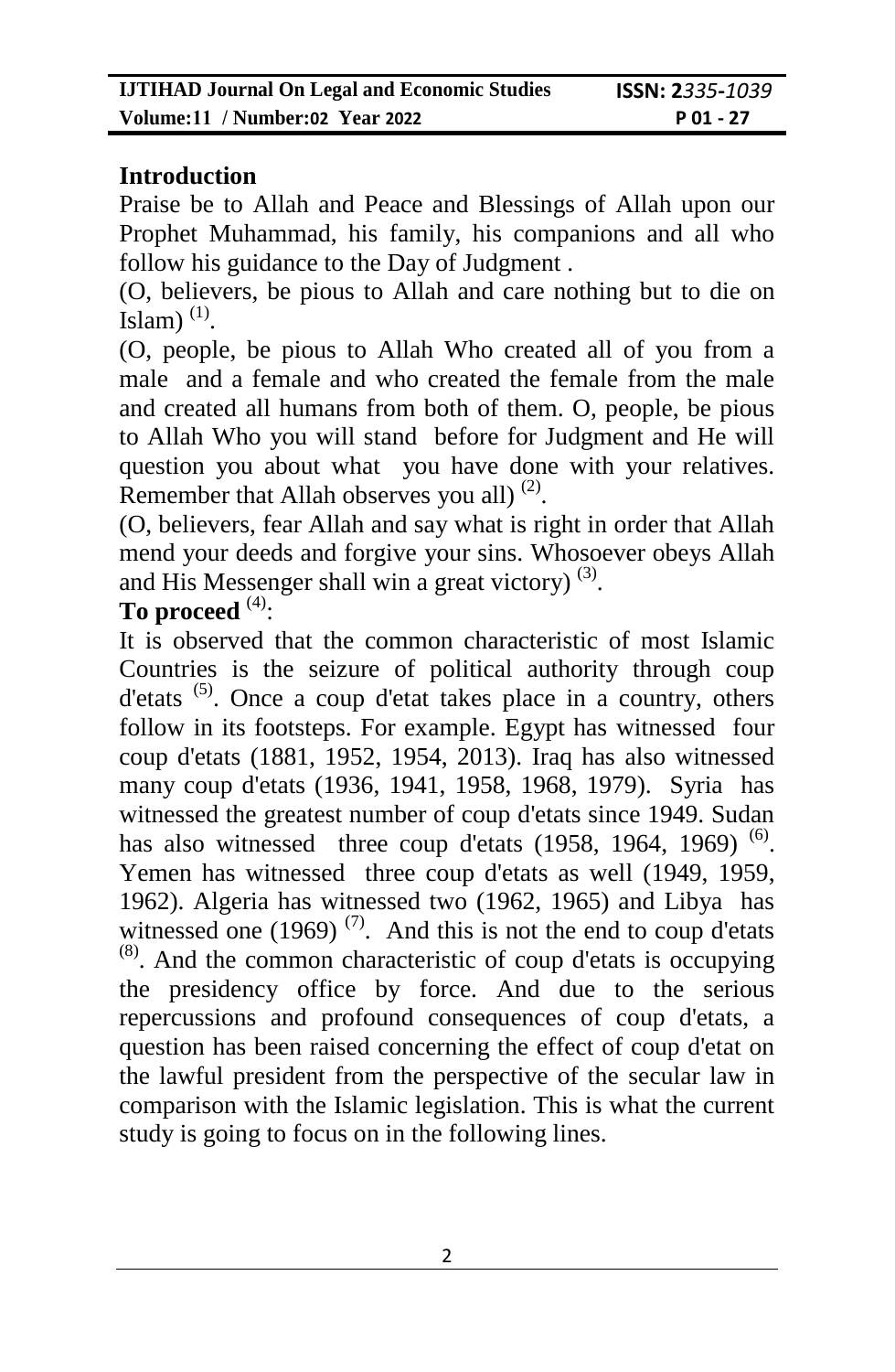### **II. The Problem of the Study**

The study asks if the lawful president's term ends as a result of the coup d'etat or not in the light of secular law compared to Islam. This problem can be identified in the following key question;

### - **What is the effect of the military coup d'etat on the lawful president's term in the light of the secular law in comparison with the Islamic legislation?**

This key question is divided into three sub-questions as follows; 1- What is the effect of the military coup d'etat on the lawful president's term in the light of the Islamic legislation?

2- What is the effect of the military coup d'etat on the lawful president's term in the light of the secular law?

3- To what degree the secular law go line in line with the Islamic legislation concerning the effect of the military coup d'etat on the lawful president's term?

## **III. The Objectives of the Study**

In the light of the pre-raised questions, the study key objective is to investigate **the effect of the military coup d'etat on the lawful president's term in the light of the secular law in comparison with the Islamic legislation.**

The key objective of the study is divided into three sub-aims as follows;

1- Investigating the effect of the military coup d'etat on the lawful president's term in the light of the Islamic legislation.

2- Investigating the effect of the military coup d'etat on the lawful president's term in the light of the secular law.

3- Investigating the degree to which the secular law goes line in line with the Islamic legislation concerning the effect of the military coup d'etat on the lawful president's term.

### **IV. The Importance of the Study**

The study importance is shown in two aspects;

First: Theoretically;

The study seeks to bridge the gap in the area of Islamic politics to develop what previous studies have come to.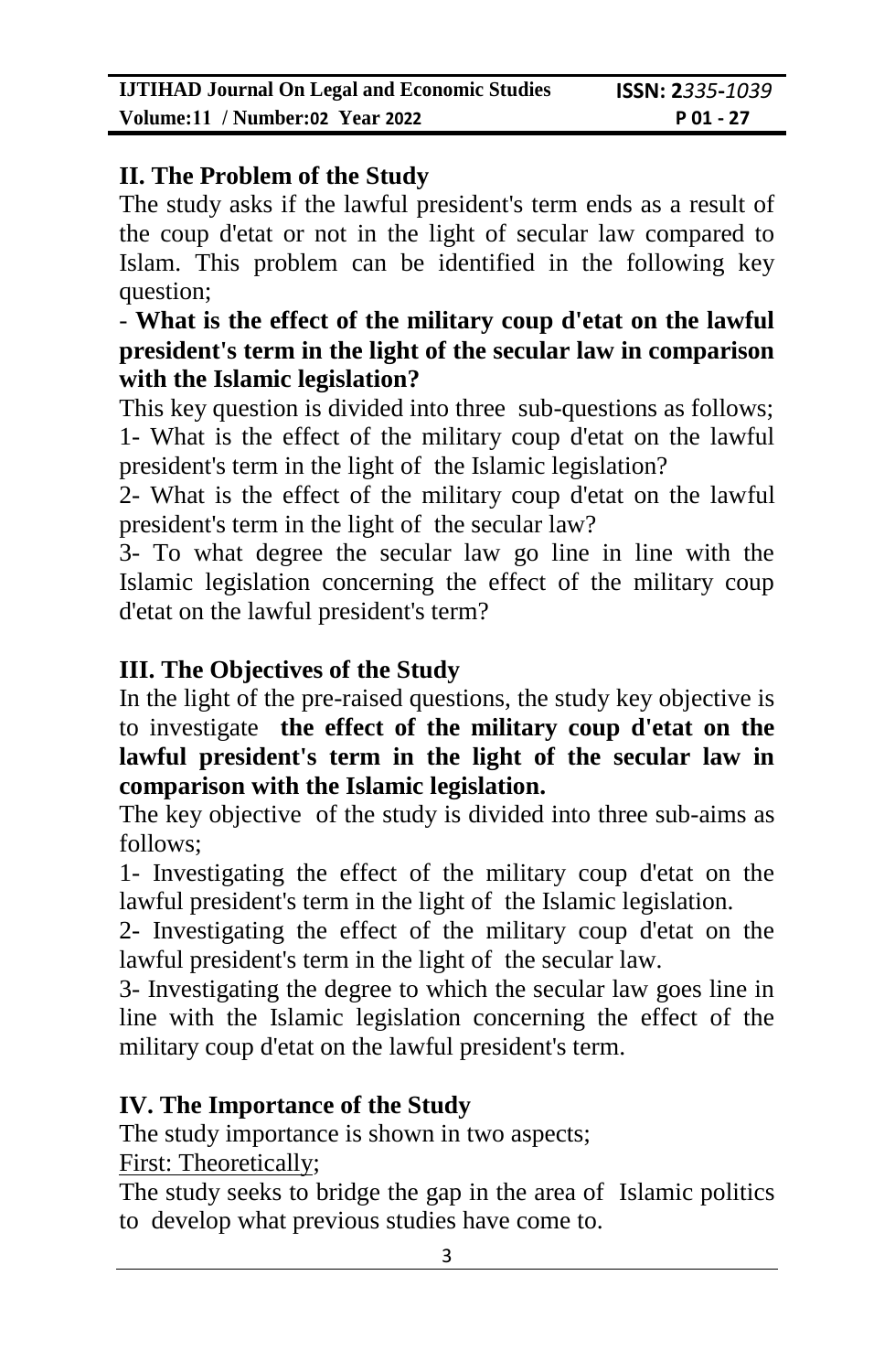#### Second: Practically;

The study draws the attention of Muslims, individuals and groups, to be aware of the viewpoints of Islam legislation and secular law on the effect of coup d'etat on the lawful president of the country.

### **V. The Methodology of the Study**

The study has used the comparative analytic methodology to reach the targets in question. To gather the required data, a review of literature has been administered.

### **VI. The Borders of the Study**

The study main focal point is investigating the effect of the military coup d'etat on the lawful president from the perspective of the Egyptian secular law compared to the Islamic jurisprudence as expressed by the four Sunni Schools, i. e., Hanafi's, Maliki's, Shafie's and Hanbali's, as well as Ibn Hazm's school.

### **VII. The Definition of Study's Main Terms**

1- The Definition of 'Al-Imama Al-Qahryia':

The term 'Al-Imama Al-Qahryia' is a compound noun that consists of two words; 'Al-Imama' and 'Al-Qahryia'. 'Al-Imama', in its dictionary definition means taking precedence <sup>(9)</sup>. 'Al-Qahryia' in the dictionary definition means 'coercive' <sup>(10)</sup>, i. e., by force (11). In the light of this, 'Al-Imama Al-Qahryia' means occupying the presidential office by force whatever this force is.

2- The Definition of ' Military Coup d'etat':

' Military Coup d'etat' is a compound term which consists of two words; 'Military' and 'Coup d'etat'. 'Coup d'etat' in the dictionary definition means changing something upside down  $(12)$ . Military' means armed force <sup>(13)</sup>. ' Military Coup d'etat' is legally defined as "a political movement that uses physical force to occupy the presidency office unconstitutionally" $(14)$ . Despite its importance, this definition is not exclusive since 'the physical force' refers not only to the force of weapons but it does also refer to the force of demonstration. It is a matter of fact that the ' Military Coup d'etat' depends primarily on the force of weapons not the force of demos. Bearing this into consideration,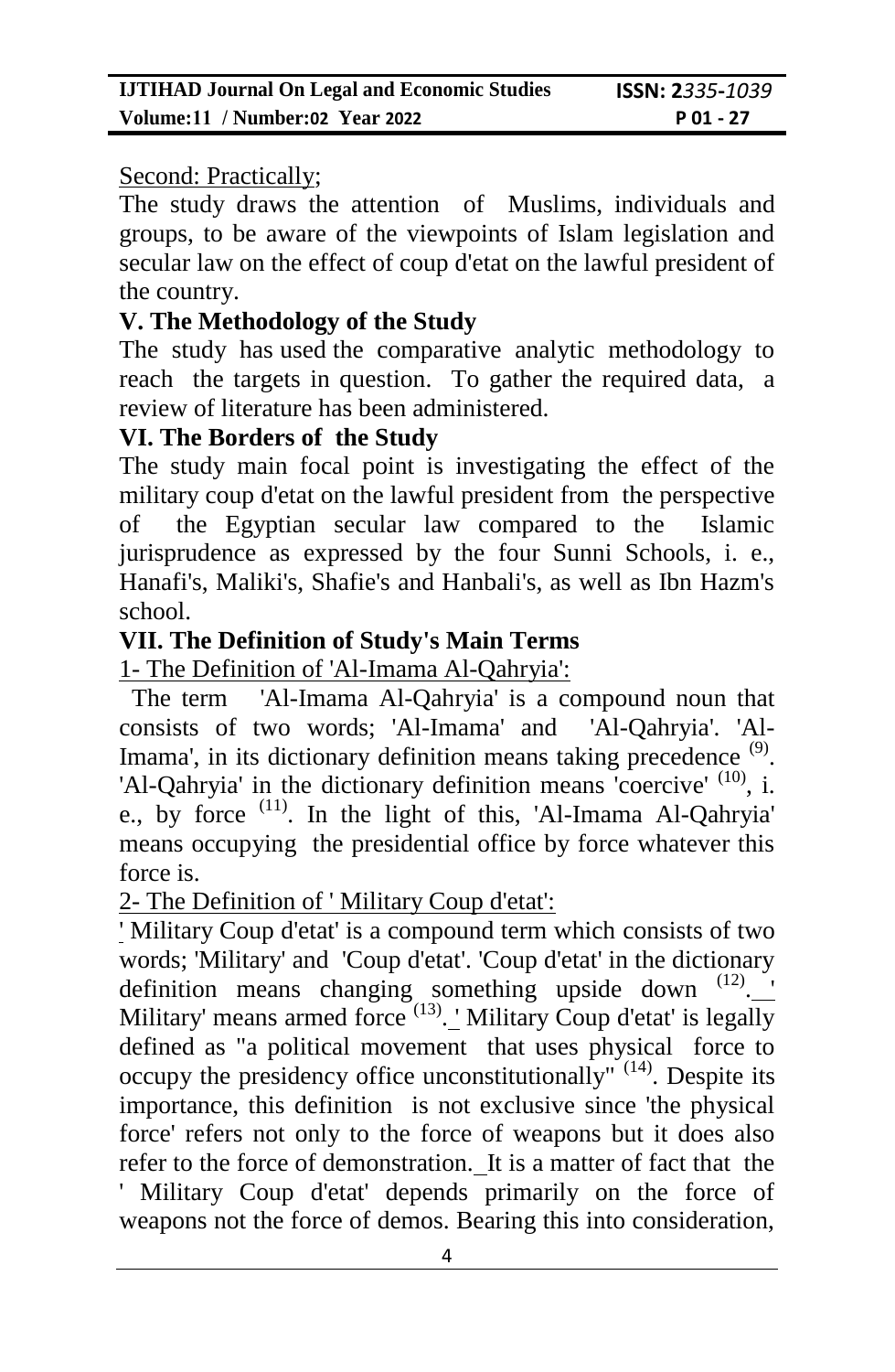' Military Coup d'etat' can be re-defined as: the movement of armed force to seize power illegally and toppling down the lawful president.

In light of this definition, it is evident that 'Military Coup d'etat ' is a form of 'Al-Imama Al-Qahryia' because the latter's way to power may be through the force of weapons or the force of protest gatherings. If it is the force of weapons, this means that it is a 'Military Coup d'etat', If it is a force of gatherings, this means it is a revolution.

Owing to 'Military Coup d'etat' is the dominant way to 'Al-Imama Al-Qahryia', both terms will be used synonymously and interchangeably in the current study.

### **VIII. The Scheme of the Study**

The study has been planned as follows;

- An introduction.
- Chapter I.
- Chapter II.
- Chapter III.
- A conclusion.
- A bibliography.

The coming lines will tackle these points in further detail.

### **Chapter I. The Effect of the Military Coup d'etat on the Lawful President's Term in the Light of the Islamic legislation**

First of all, it is noteworthy to remind that Islam forbids disobedience to the just ruler who keeps to the teachings of Islam. This is evidenced by the Hadith narrated by Jonadah Ibn Jundub, may Allah please him, in which he said, "We visited Ubadah Ibn A-Samet when he was sick and said, 'May Allah heal you, May you report to us Hadith you have heard from the Prophet peace and blessings of Allah upon him'. Ubada said, ' When the Prophet peace and blessings of Allah upon him, called us to Islam and we gave him the pledge, he stipulated that  $(15)$ we have to pledge on listening and obedience in 'Manshetena' and 'Makrahena' (16), and, 'Osrina' and 'Usrina' (17), and 'Atharaten' on us  $(18)$ , and not to disobey the ruler  $(19)$  unless there is Kufran Bawahan<sup>(20)</sup> on which a burhan from Allah<sup>(21)</sup><sup>*n*</sup> (22)</sup>.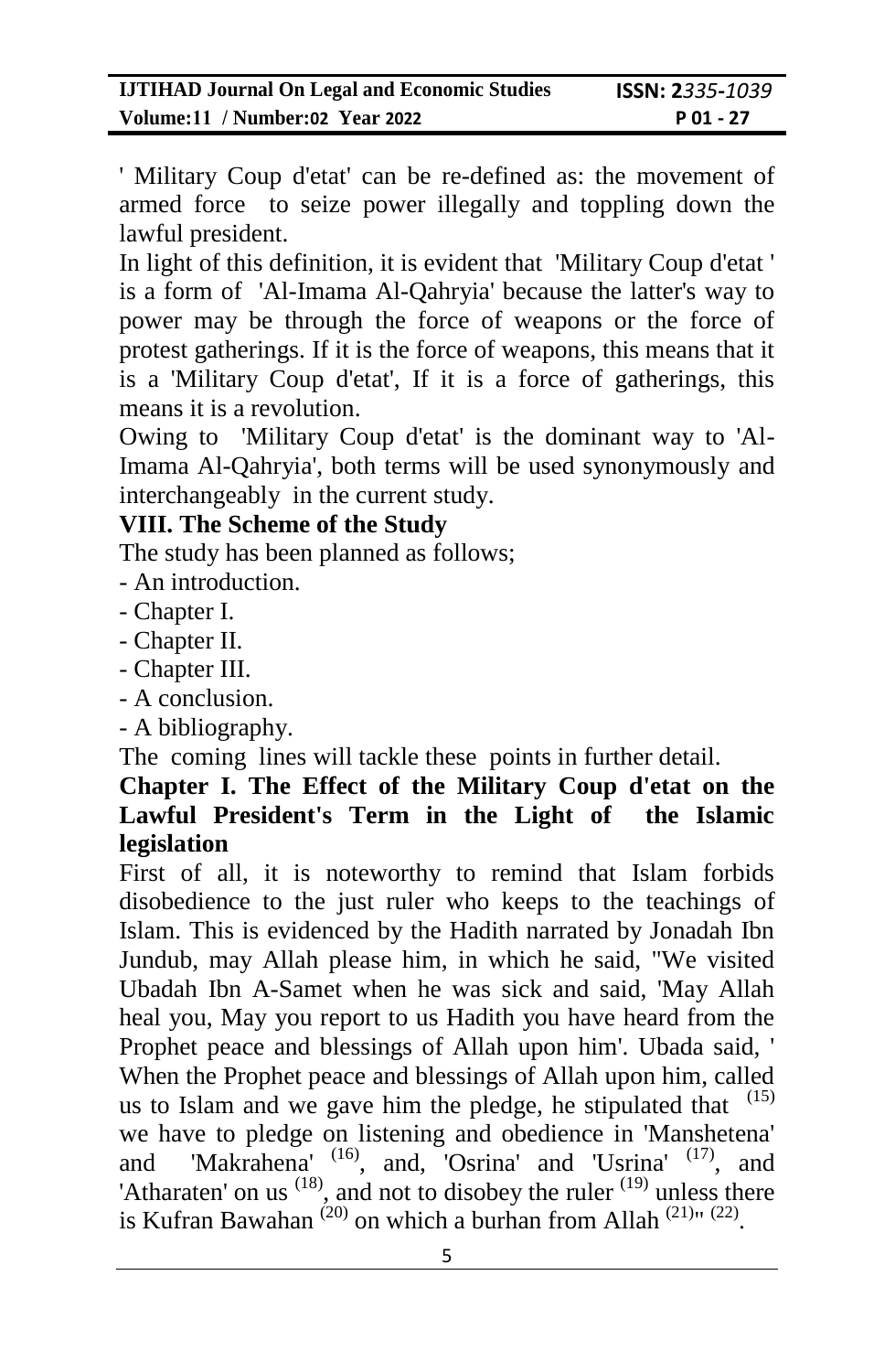| <b>IJTIHAD Journal On Legal and Economic Studies</b> | <b>ISSN: 2</b> 335-1039 |
|------------------------------------------------------|-------------------------|
| Volume:11 / Number:02 Year 2022                      | $P_01 - 27$             |

 This Hadith means that Muslims are not permitted to disobey their rulers unless it is proved that those rulers show signs of disbelief"  $^{(23)}$ . This Hadith is evidence that rulers are not to be toppled down unless there is a clear and certain proof that they become disbelievers (24). Ibn Hajjar, may Allah have mercy upon him, says, "It is unanimously agreed that the ruler who becomes apostate must be thrown down. It is the duty of every Muslim to turn him over"  $^{(25)}$ .

 But, if the military coup d'etat occurs, does this mean that the lawful president's term is to be necessarily ended or not? The Sunni Scholars think that if the legal president is toppled down and captivated by repellants whether being Muslims or not, he has two cases;

**First**, if it is possible to set him free, his term shall not be ended and the nation must do its best to release him by all means from the hands of those who captivated him whether they are disbelievers or 'Bogha'  $^{(26)}$ , i.e., Muslim mutineers. If he is released, he comes back to office.

**Second**, if it is not possible to set him free and the mutineers have appointed a ruler, he is not to be the president any more and the parliamentary members have to nominate the most suited person for presidency. If the captivated president is released after that, he has no right to come back to office. But in case that the mutineers have not appointed an Imam, the captivated president remains in office and they have to be obedient to him and he has to appoint a deputy to do the presidential jobs on his behalf until he is released. In case of being unable to appoint a deputy, the parliamentary members are to select someone to do his jobs on his behalf. If the captivated Imam is set free, he returns to his job.

 Al-Mawardi, may Allah be merciful to him, says, "The lawful Imam loses his freedom by two things; first of which is Hajr  $(27)$  and the second is captivation ... and as to captivation, in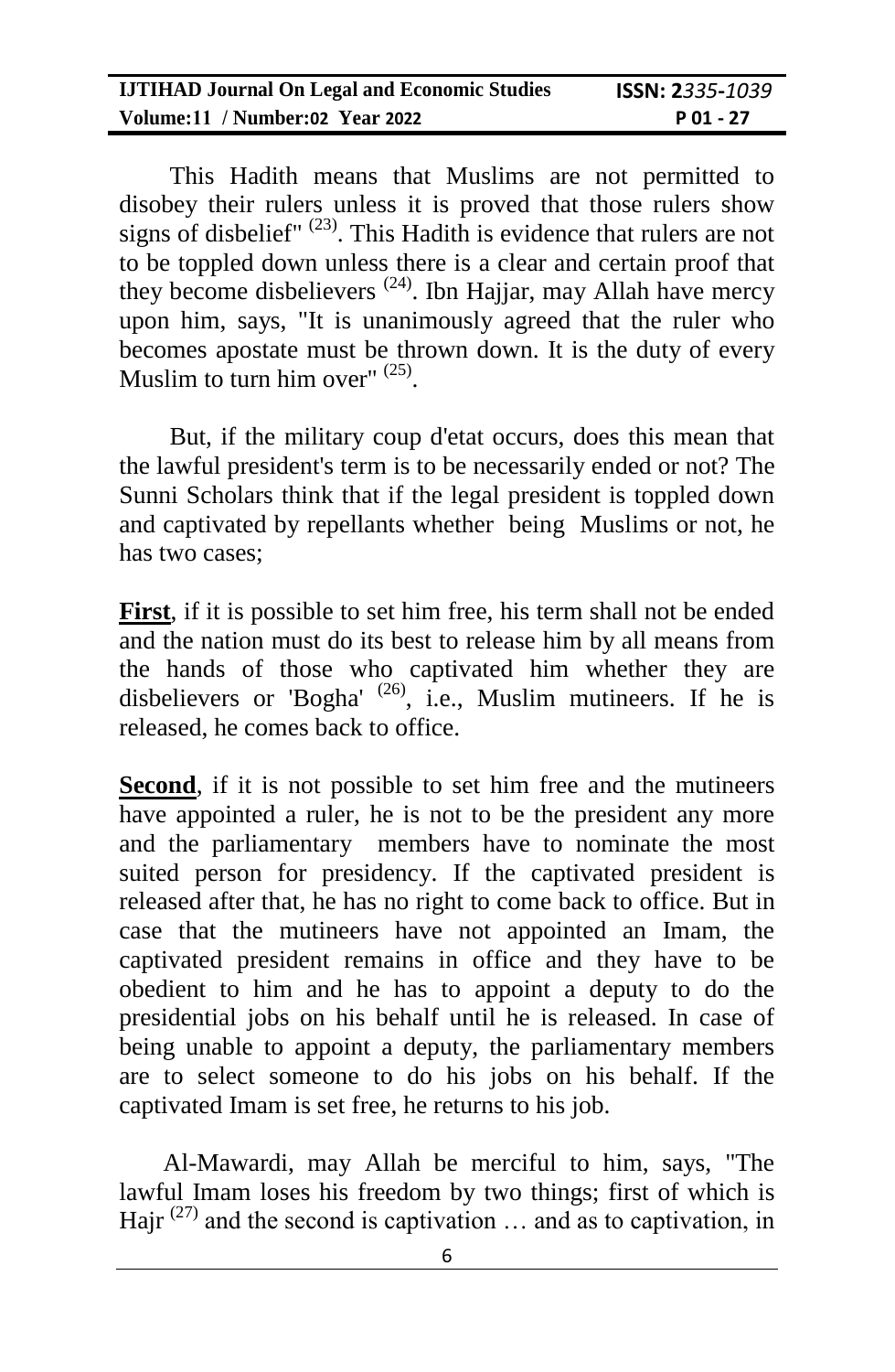| <b>IJTIHAD Journal On Legal and Economic Studies</b> | <b>ISSN: 2</b> 335-1039 |
|------------------------------------------------------|-------------------------|
| Volume:11 / Number:02 Year 2022                      | $P_01 - 27$             |

case there is no hope to set the legal Imam free, his term is to be ended since he is not able to do his duty and the nation has the right to nominate another suitable candidate for presidency. But if it is possible to release him, his term shall not be ended and the nation has to exert all possible means to set him free. If it is Iyias  $(28)$ , and he is captivated by non-Muslims, his term shall end and the parliamentary members are to nominate another suitable person to be Imam  $(29)$ . But in case of being captivated by Muslim repellants and there is a possibility to release him, he is to continue to be the Imam. If it is not possible to release him and the mutineers have not appointed a ruler, he remains the president and they have to show obedience to him. And in this case, the Imam have to appoint a suitable person to do his presidential tasks on his behalf. If he is not able to do so, councilors have to nominate a person to do the presidential jobs on his behalf. In case that the mutineers have appointed a ruler and it is not possible to release the lawful Imam, the latter is not to be a president any more and his councilors have to nominate the most suited candidate to be an Imam. In case that the captivated Imam is released, he is not to be in office any longer since his term is ended  $(30)$ .

 Al-Qadi Abu-Y'ala Al-Fara'a, may Allah be merciful to him, emphasizes what Imam Al-Mawardi – may Allah have mercy upon him, saying, "If the Imam has been captivated by an enemy from whom he is not able to release, his term is to be ended since he is not capable of doing the presidency jobs whether the enemy is a Muslim mutineer or a disbeliever. And the nation is to nominate a new Imam. Al-Harth, a student of Imam Ahmed Ibn Hanal. reported that Imam Ahmed, may Allah be merciful to him, hinted that the term of the Imam is to be ended in this case. According to Al-Harht's narration, When Imam Ahmed was asked with whom people ought to perform Al-Joma;a Congregational Prayer when a coup d'tat occurs and people oftetino  $(31)$ , and some people are for the coup but others are against, he answered that people ought to pray with the victorious Imam<sup>(32)</sup>.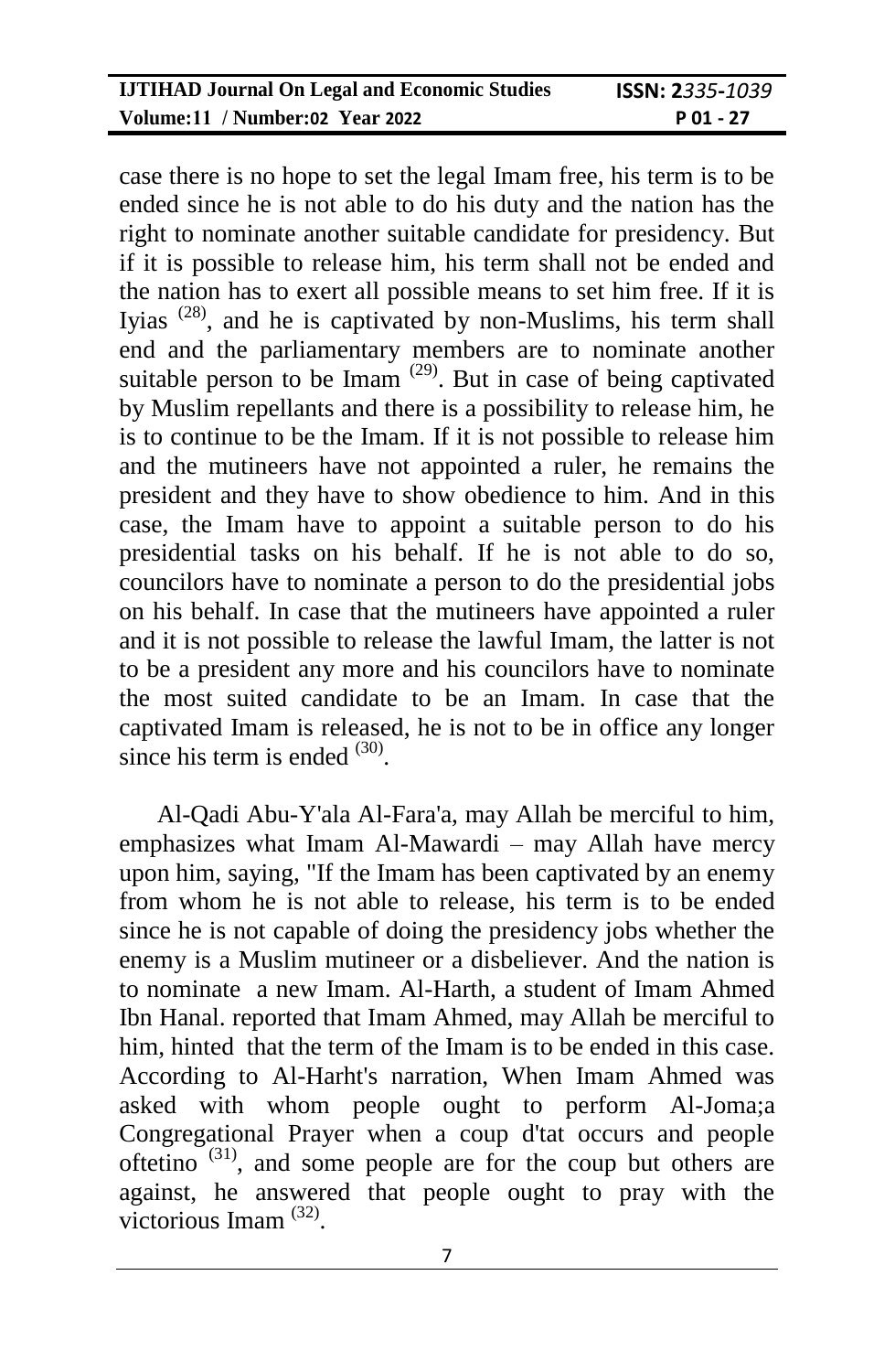| <b>IJTIHAD Journal On Legal and Economic Studies</b> | <b>ISSN: 2</b> 335-1039 |
|------------------------------------------------------|-------------------------|
| Volume:11 / Number:02 Year 2022                      | $P_01 - 27$             |

 Al-Qadi Abu-Y'ala – may Allah have mercy on him, comments that, "the outward meaning of Imam Ahmed's words is that if the mutineer beats the Imam, the latter's term is to be ended as he said that Al-Joma;a Congregational Prayer ought to be prayed with the victorious Imam. This means that whosoever makes a victory, he is to be the Imam. However, in another narration, Imam Ahmed, may Allah be merciful to him, emphasized that that Al-Joma;a Congregational Prayer ought to be prayed with the legal Imam not the victorious one. Al-Marwezi, a student of Imam Ahmed, may Allah be merciful to him, reported that when Imam Ahmed was asked about the evidence of with whom Al-Joma;a Congregational Prayer ought to be prayed with in time of Fitnah  $(33)$ , he replied that Uthman Ibn Affan, may Allah please him, ordered people to establish Al-Joma;a Congregational Prayer. This indicates that Imam Ahmed, may Allah have mercy on him, believes that Uthman Ibn Affan's term is not to be ended because of the mutiny and he is still the legal Imam despite the rebellion"  $(34)$ .

 Al- Qadi Abu-Y'ala, may Allah be merciful to him, adds that "if the Imam has been captivated, it is an obligation that the nation has to set him free. And he is still the Imam in case that it is possible to release him with fighting or with ransom. In case he has been captivated by disbelievers and it is not possible to set him free, his term is to be ended and the duty of the members of parliament to nominate a new Imam … and if he has been released after that, he is no longer an Imam. But, if he has been released before that, i. e., before his release is unrealizable, he is still the Imam"  $(35)$ .

 Al- Qadi Abu-Y'ala, may Allah be merciful to him, adds that "if the Imam has be captivated by Muslim rebels, and it is possible to save him, he is still the recognized Imam. But, in case it is not possible to save him and the rebels have not nominated an Imam, he is still the recognized Imam too and his assistants ought to do the presidential jobs on his behalf. In case the rebels have nominated an Imam. The captivated Imam is no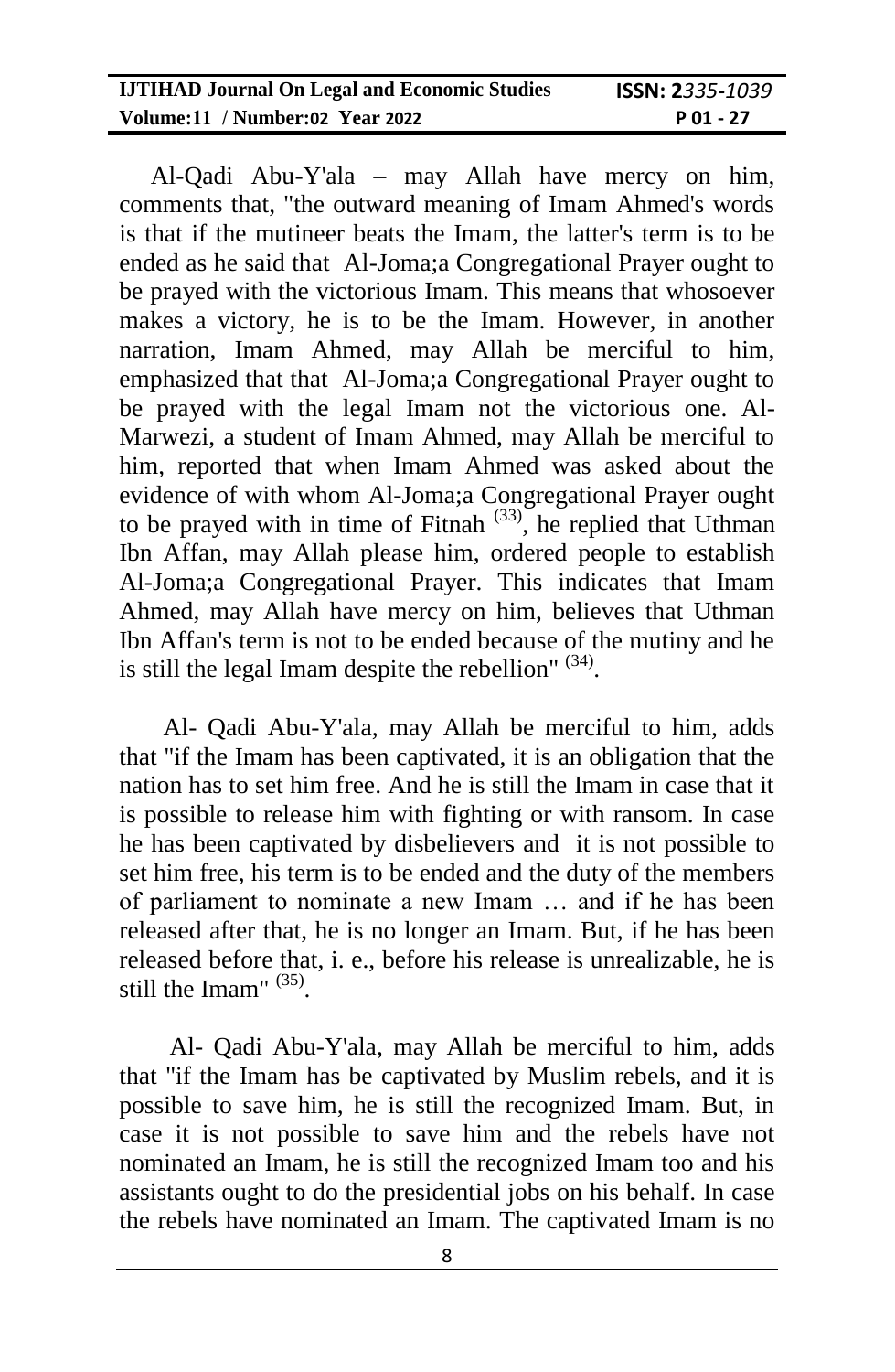| <b>IJTIHAD Journal On Legal and Economic Studies</b> | <b>ISSN: 2</b> 335-1039 |
|------------------------------------------------------|-------------------------|
| Volume:11 / Number:02 Year 2022                      | P 01 - 27               |

longer an Imam since hope of his release is given up and the members of parliament should nominate a new Imam" (36).

 In the light of what has been discussed earlier, it is evident that in case the rebels seize the authority and captivate the legal Imam and it is possible to save him, he is still the Imam and it is the nation's obligation to set him free. And it is not permissible for any Muslim to support the rebels. It is advisable to settle this crisis with dialogue and negotiation at first. If the rebels insist on disobedience, the nation has to fight them to surrender  $(37)$ . A-Shahrstani, may Allah be merciful to him, says, "Whosoever rebels against the legal Imam is called Kharijjian, i. e., a dissenter, whatever the time of this rebellion, i. e., whether it is in the time of the Companions of the Prophet, peace and blessings of Allah upon him, or afterwards"  $(38)$ .

 But, if hope is given up concerning the release the Imam, there are two possibilities;

**First**, in case the rebels have nominated an Imam, the captivated Imam's term is to be ended and the members of parliament are to nominate a new Imam. If the captivated Imam has been released after that, he is no longer a recognized Imam.

 **Second**, in case the rebels have not nominated an Imam, the captivated Imam is still the legal Imam and he has to nominate a deputy to do the presidential jobs on his behalf if possible. If he is unable to do so, the members of parliament have to nominate the most suitable person to do his jobs on his behalf. If he is released, he resumes his presidential office.

#### **Chapter II. The Effect of the Military Coup d'etat on the Lawful President's Term in the Light of the Secular Law**

The secular law forbids the coup d'etat on the legal president. Article (87) (1) of the Egyptian Penal Law and its amendments for the year (2003) prescribes that: "Whosoever seeks to overturn, make amendments to the Constitution, the country's republican system or the government by force shall receive life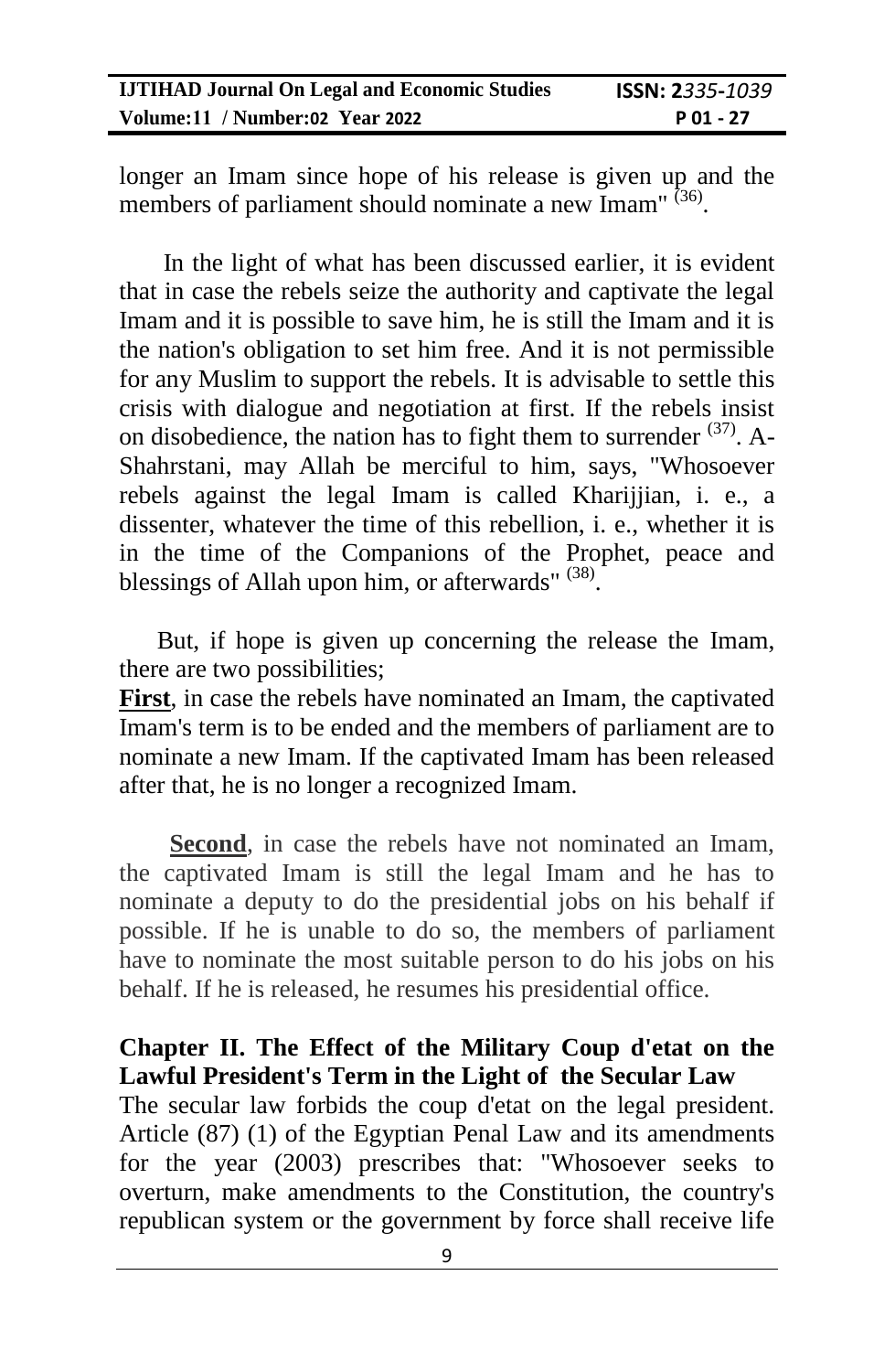or rigorous imprisonment. In case the crime has been committed by an armed gang, those who have formed the gang and those who have been in charge shall receive death sentence". In the light of this article, the penalty of the coup d'etat ranges between life, rigorous imprisonment or capital punishment. But, in case the coup d'etat takes place and seizes authority from the legal ruler, shall the latter's term be ended or not?

The Egyptian Law states five reasons by which the legal president is no longer in office as follows  $(39)$ ;

#### **First, the elapse of the term**:

The president leaves office by the end of his term  $(40)$ . The Egyptian constitution states that the presidency term is only four years starting from the next day of the end of the former's president's term. Article (140) of the amended 2014 Egyptian constitution prescribes that: " The president of the republic is to be elected for four years starting from the next day of the end of the later president's term. It is not permissible for him to be elected for a second term. The processing of the new president's election starts before the end of the later president's term by at least one hundred and twenty days and the result of the election shall be announced by at least thirty days". Thus, in the light of this article, the president's term ends by spending four calendar years or by the time a new president is elected in case the latter's term ends at a time no president has been elected.

#### **Second, the president's resignation**:

The president's term ends by resignation. Article (158) of the 2014 amended Egyptian constitution dictates that: "The president of the republic has the right to resign and he is to hand his resignation letter to the parliament. If there is no parliament, he is to submit it the general board of the high constitutional Court". According to this article, the parliament is the authority that is empowered to receive the president's letter of resignation. In case the parliament is not held, the general board of the high constitutional Court is to take its place. The parliament or the general board of the high constitutional Court has the right to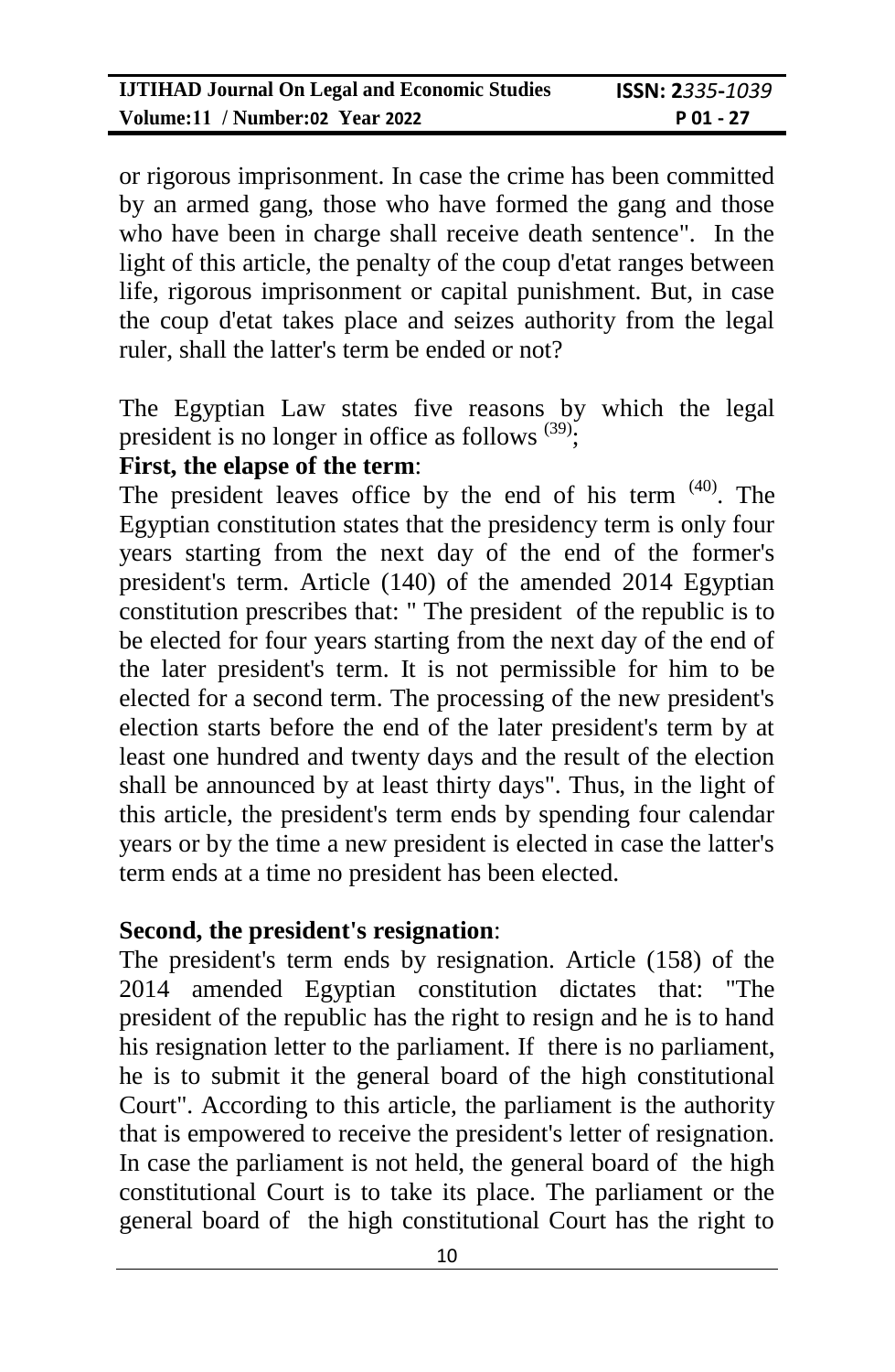| <b>IJTIHAD Journal On Legal and Economic Studies</b> | <b>ISSN: 2</b> 335-1039 |
|------------------------------------------------------|-------------------------|
| Volume:11 / Number:02 Year 2022                      | $P_01 - 27$             |

refuse the president's resignation and to ask the president to dissuade it. If the president insists on resignation, the parliament or the general board of the high constitutional Court has to accept it.

#### **Third, the president's death:**

The president's term ends by death. Article (160) of the 2014 amended Egyptian constitution prescribes that: "In case the position of presidency is vacant because of resignation, death or permanent disability, the parliament announces that presidency office is vacant. If it is vacant for any other reason, it is not acceptable to announce that it is vacant unless at least two thirds of the parliament members agree on this announcement. The parliament is to inform the national body for elections about that. The head of the parliament shall do the presidential jobs temporarily. If there is no parliament, the general board of the high constitutional court is to replace it and the head of this court is to replace the head of the parliament"  $(41)$ . So, in case that the presidential office is vacant, the head of the parliament is entitled to do the presidential jobs temporarily. If there is no parliament, the head of the high constitutional court is to do the presidential jobs until a new president is nominated. It is observed that, unlike the 1971 Egyptian constitution, the present constitution explicitly states that death one of the reasons that ends the president's term. The reason for not explicitly stating this in the 1971 Egyptian constitution may be due to the belief that death is too clear to be mentioned as a reason that ends the president's term  $(42)$ .

#### **Fourth, the president's permanent disability:**

The president's term ends by permanent disability that makes him unable to do his jobs. Article (60) of the 2014 amended Egyptian constitution states that: " In case the position of presidency is vacant because of resignation, death or permanent disability, the parliament announces that presidency office is vacant. If it is vacant for any other reason, it is not acceptable to announce that it is vacant unless at least two thirds of the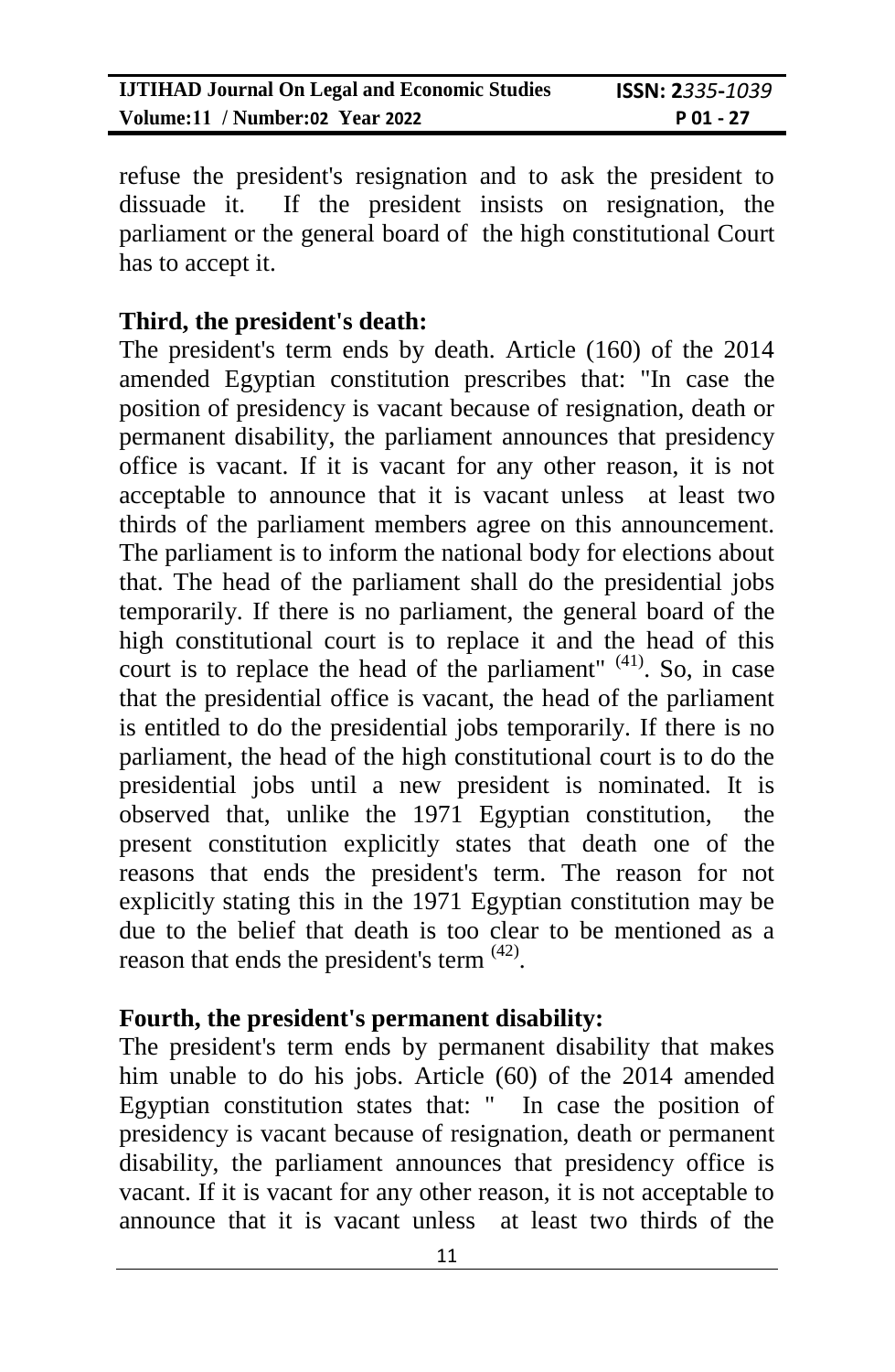| <b>IJTIHAD Journal On Legal and Economic Studies</b> | <b>ISSN: 2</b> 335-1039 |
|------------------------------------------------------|-------------------------|
| Volume:11 / Number:02 Year 2022                      | $P_01 - 27$             |

parliament members agree on this announcement. The parliament is to inform the national body for elections about that. The head of the parliament shall do the presidential jobs temporarily. If there is no parliament, the general board of the high constitutional court is to replace it and the head of this court is to replace the head of the parliament". The permanent disability means that the president is physically or mentally unable to practice his jobs efficiently. That's why, the permanent disability is one of the reasons by which the president's term ends <sup>(43)</sup>. This implies that the physical and mental fitness is stipulated for the president to continue in his office.

#### **Fifth, removal from power:**

The president's term ends by ousting from office  $(44)$  for being convicted of high treason or any other crime, not observing a requirement or more of what presidency stipulates or for not being trusted. Articles (159), (160) and (161) of the 2014 amended Egyptian constitution have regulated these cases.

 Article (159) prescribes that: "Impeaching the president of the republic of violating the constitution, high treason or any other crime shall be by means of a letter signed from the majority of the members of the parliament at least  $(45)$ , and the ruling of impeachment shall not be issued until it has been approved from two thirds of the parliament's members and after an investigation conducted by the attorney general or one of his deputies if he is off duty  $(46)$ . As soon as the ruling of impeachment is issued, the president shall be stopped from work temporarily until the case is decisively ruled. The president of the republic shall be tried before a special court presided by the head of the high judiciary council with the membership of the senior deputy of the head of the high constitutional court, the senior deputy of the head of the high administrative court and the two senior heads of the courts of appeal. The attorney general shall be the authority that direct the impeachment before this court. In case that any of the above mentioned is not available, he is to be replaced with who precedes him in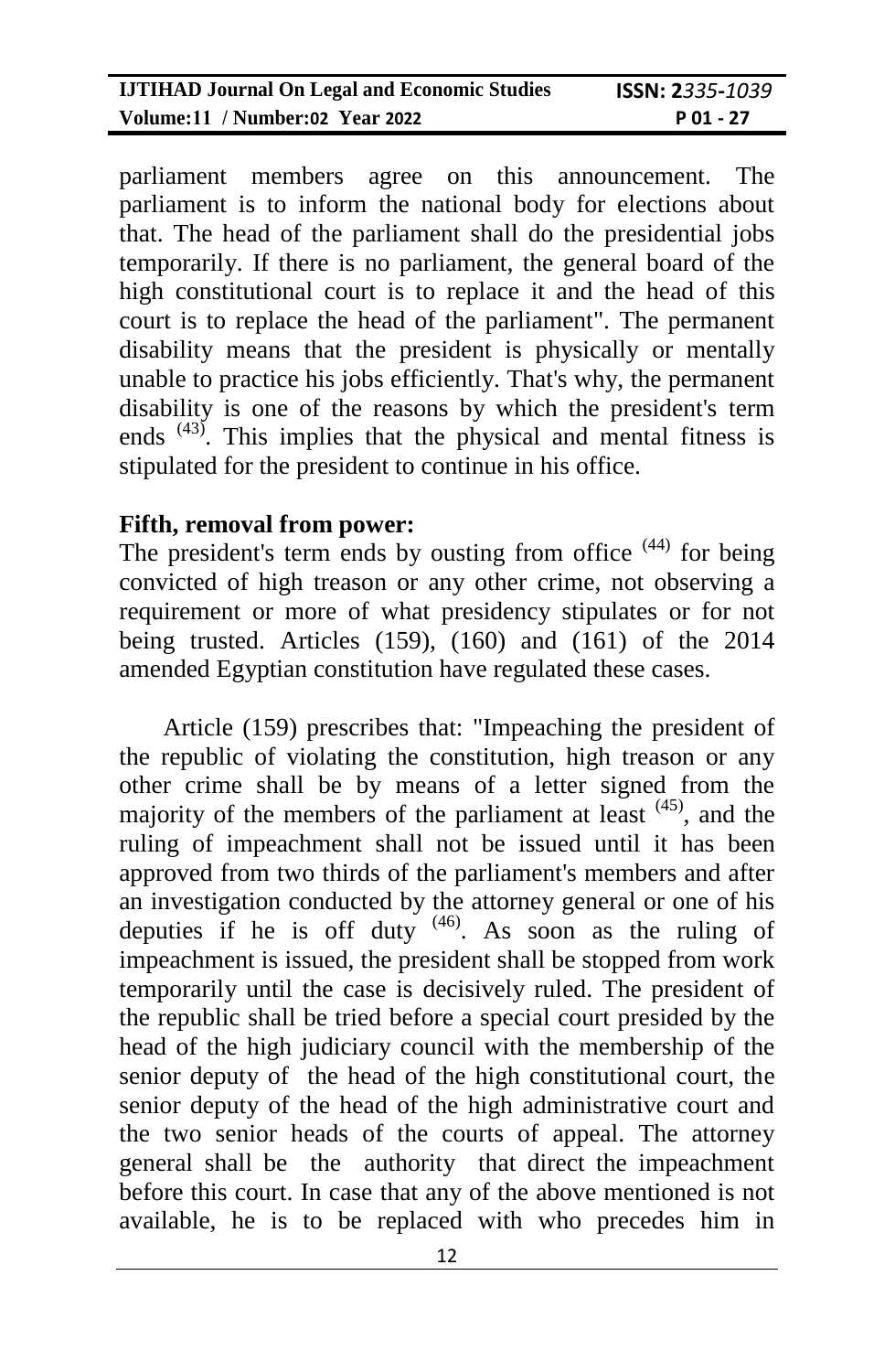| <b>IJTIHAD Journal On Legal and Economic Studies</b> | <b>ISSN: 2</b> 335-1039 |
|------------------------------------------------------|-------------------------|
| Volume:11 / Number:02 Year 2022                      | $P_01 - 27$             |

seniority. And the rulings of this court are decisive. The law is to regulate the procedures of investigation and trial. If the president of the republic is convicted, he shall be removed from power and other penalties shall be considered as well".

 Article (160) of the same constitution dictates that: "In case the president is unable to do his jobs, the prime minister shall do his jobs on his behalf". Article (161) emphasized that the president shall be removed from power if trust is withdrawn. This article prescribes that: "The parliament is empowered to suggest withdrawing trust from the president of the republic and to run early presidential election by means of a caused letter signed from the majority of the parliament members at least and the approval of two thirds of the members. It is not permissible to submit this letter twice in the same term. As soon as the suggestion of trust withdrawing is being approved, it shall be put into effect, and early presidential election shall be run in a public referendum upon the request of the prime minister. If the majority of the members of parliament gives consent to the decision of trust withdrawal, the president shall be removed from power and the presidency office shall be announced vacant. Early presidential elections shall be run within sixty days starting from the date of announcing the result of the referendum. If people vote against the referendum, the parliament shall not be working as a result and the president of the republic is to call for parliamentary election within thirty days".

 In the light of this article, there are four reasons for removing the president from power as follows  $(47)$ ;

#### **First; removal from power because of political responsibility:**

The president shall be removed from office because of his administrative offences before the parliament as with the case of being convicted of high treason  $(48)$ , violation of the constitution or misusing his political authority.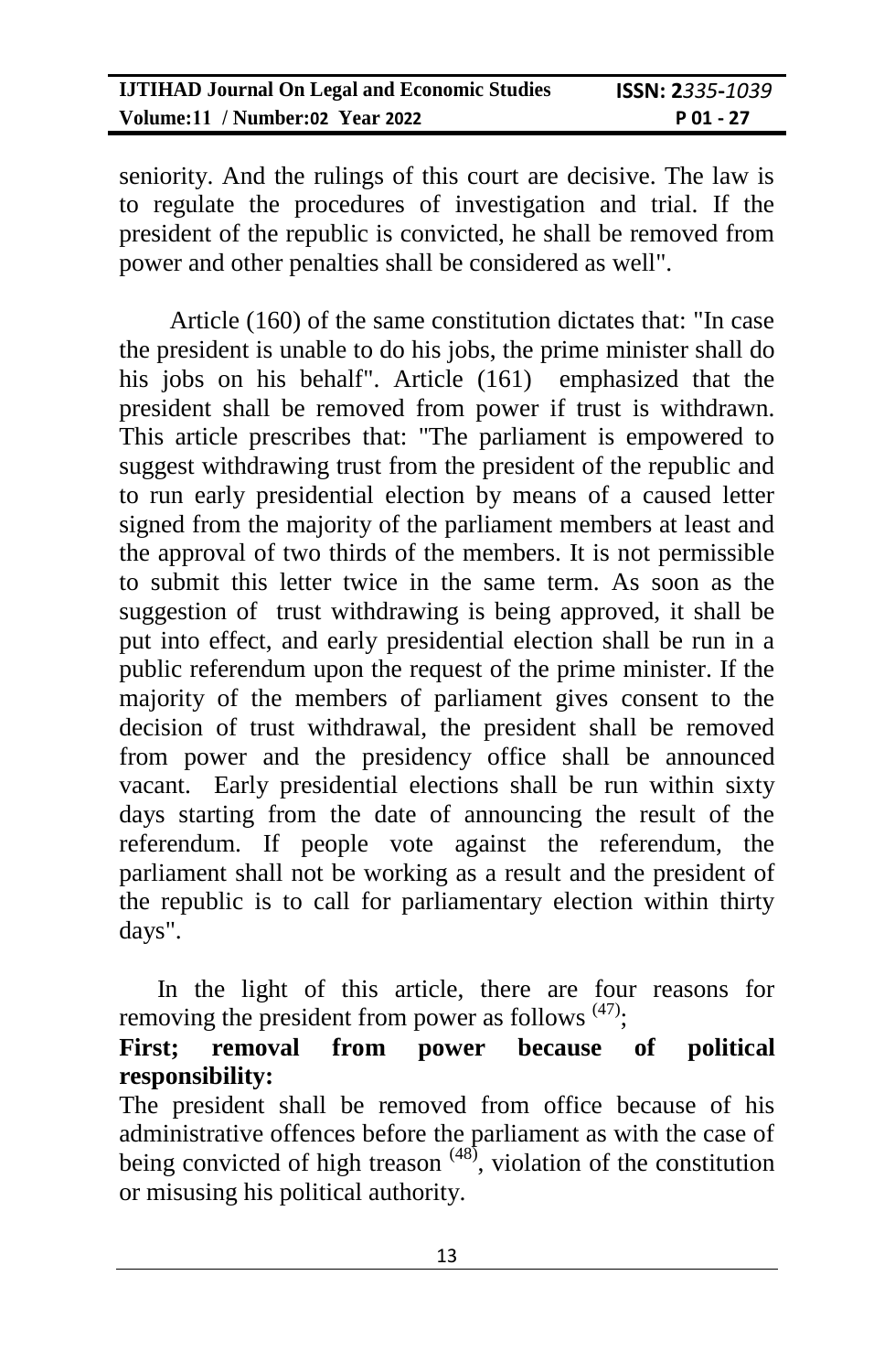#### **Second; removal from power because of criminal responsibility:**

The president shall be ousted in case he is convicted of doing Jinayah  $(49)$  such as the felony of intentional unreasoned killing.

### **Third; removal from power because of the lack of some of presidency's requirements:**

The president shall be removed from power since he breaks a condition or more that is required to continue in office. For instance, if the president voluntarily concedes his original nationality or it is withdrawn because he has committed a crime that makes him unworthy of holding this nationality  $(50)$ , he shall be expelled as a result.

#### **Fourth, removal from power because of trust withdrawal:**

The president of the republic shall be ousted if the parliament, by majority, votes for withdrawing trust from the president.

 As a whole, the president' term legally ends by its elapse, resignation, death, permanent disability or by being removed from power because of being convicted of high treason or any other crime, breaking the presidency requirements or for withdrawing trust from him.

 In the light of what is previously discussed, it is obvious that the coup d'etat is not a reason for ending the legal president's term. In case it occurs, the legal president is still the lawful ruler of the country even if the rebels seize authority. The coup d'etat is illegal for two reasons;

**First**, the president of the country has been unlawfully removed from power.

**Second**, presidency has been illegally taken, i.e., it has been seized by force not by public election as democracy goes.

 Not only is the coup d'etat unlawful, but what ensues goes illegal as well. Moreover, those who plan for the coup d'etat and put it into practice, and those who directly or indirectly participate in it should go on trial and be punished for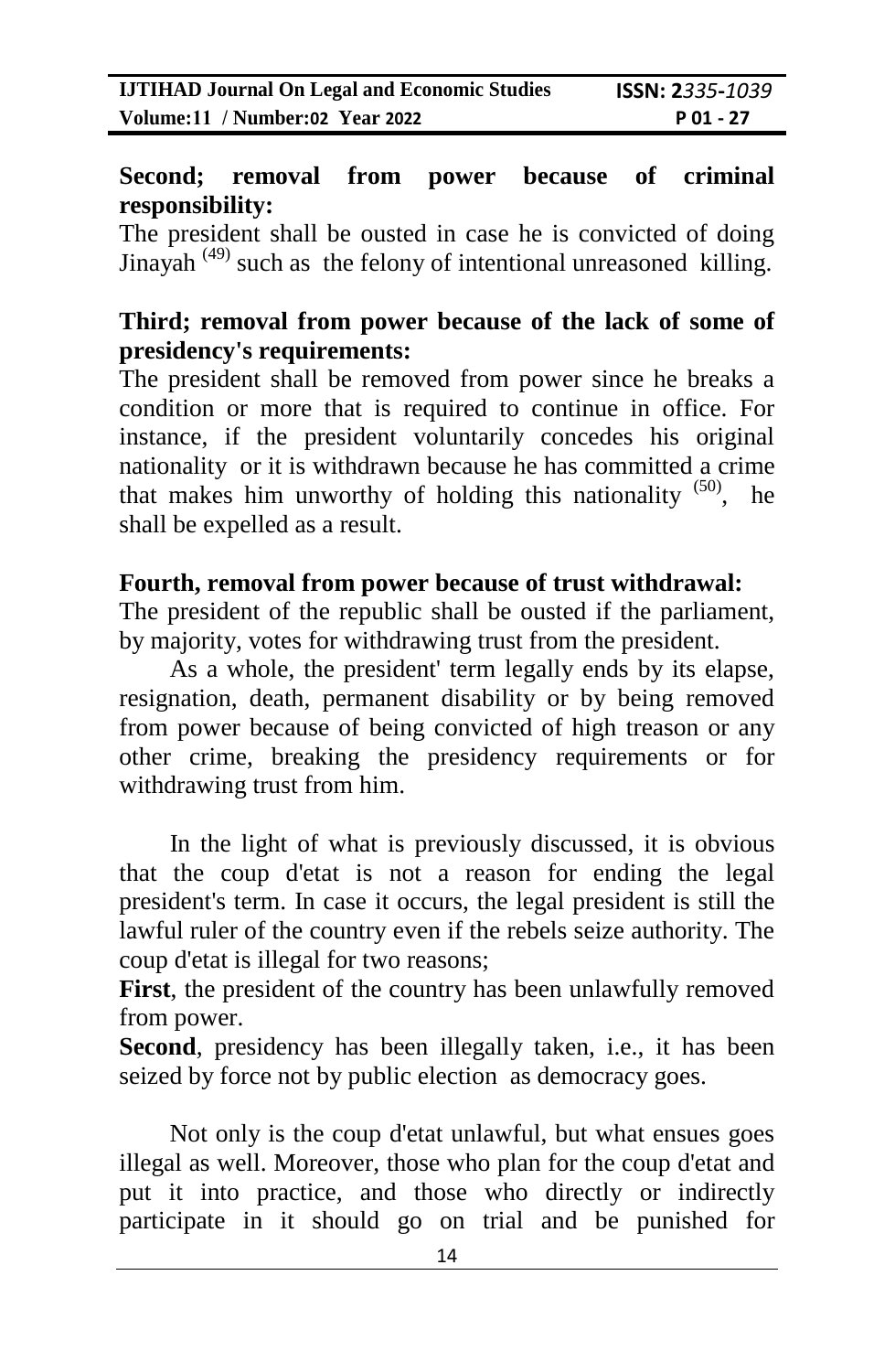overturning the political authority and encroaching on the country's constitution.

### **Chapter III. The Effect of the Military Coup d'etat on the Lawful President's Term in the Light of the Secular Law in Comparison with the Islamic Viewpoint**

It is evident that according to the Islamic law the military coup d'etat has no effect on the presidency of the lawful Imam in case that it is possible to set him free from captivation. In this case, he is the still president and the mutineers should be obedient to him, and the new Imam they have nominated is not to be acknowledged. Besides, the nation ought to do its best to release him and it is not permissible for any one of the nation to support the mutineers.

 But if it is not possible to save the captivated Imam and the rebels have nominated a new Imam, the Islamic jurisprudence believes that the captivated Imam loses his office and the parliament ought not to confess the Imam nominated by the dissenters, nominate a new Imam and fight them as much as they can.

In case that the dissenters have not nominated an Imam, the captivated Imam is still the legal one even it is not possible to release him. The captivated Imam ought to nominate a deputy, if possible, to do the presidential jobs on his behalf. If it is not possible, the parliament should do this on his behalf. If he is released, he resumes his office.

 Unlike the Islamic point of view, the secular law sees that the captivated Imam is the still legal ruler of the country even if it is not possible to save him. The secular law goes that the legal president loses his job only by one of the reasons that the law defines in this concern, i.e., elapse of term, resignation, death, permanent disability or removal from office. This means that the coup d'etaat is not a lawful reason for losing presidency and it is not to be confessed since it reaches power illegally.

 In spite of this, what the Islamic law goes to is the rightest and the most plausible since it is neither reasonable nor acceptable to cling the nation's fate on the Imam's if it is not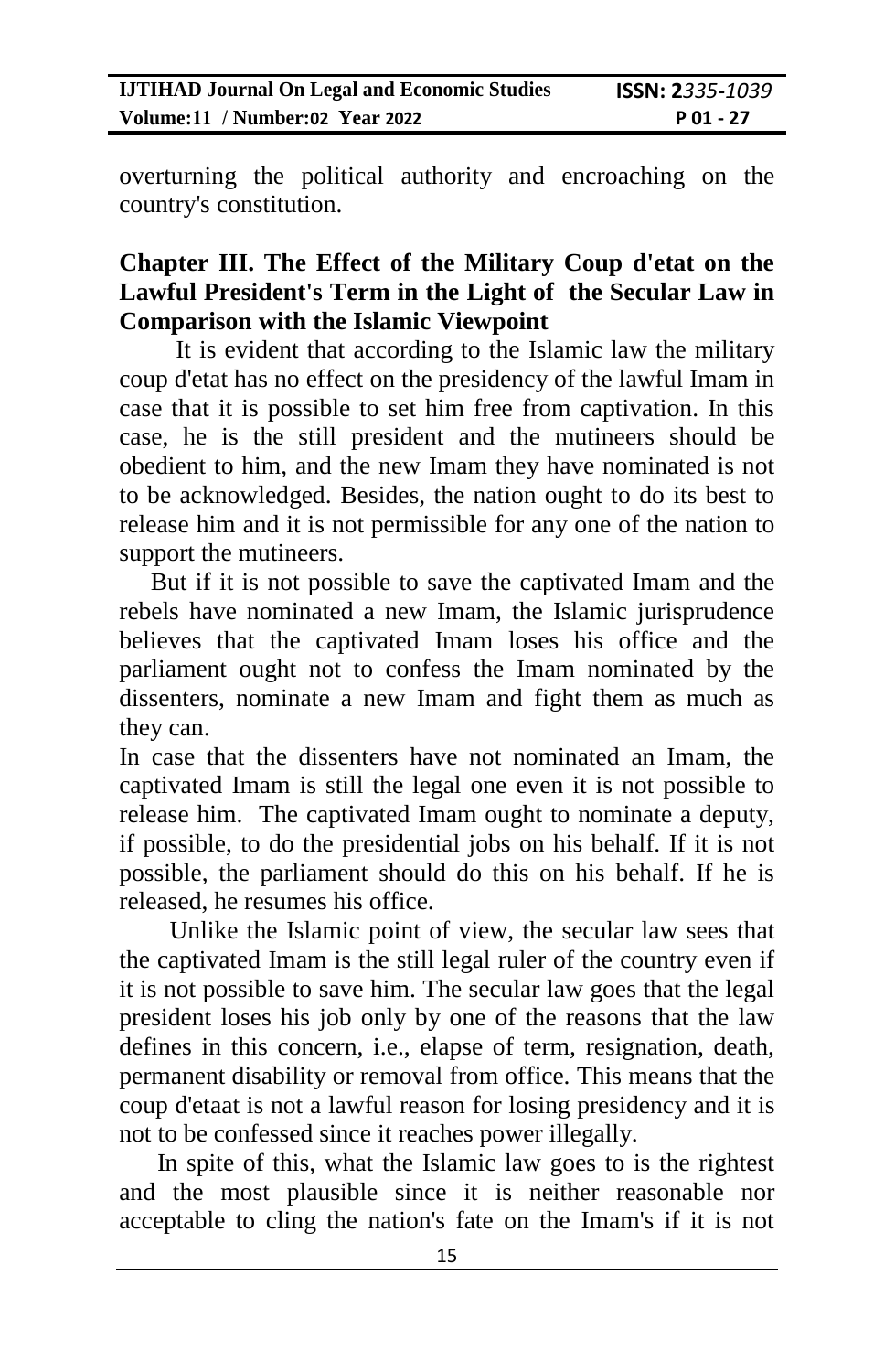possible to release him. The Islamic jurisprudence is much more realistic and flexible in comparison with the secular legal point of view because it customizes the ruling to fit each case. If it is possible to set the Imam free, the Islamic law accentuates that the captivated Imam is still the legal ruler and it orders the nation to spare no effort to set him free. It also emphasizes his presidency provided that the dissenters have not nominated an Imam even if it is not possible to be rescued. In addition, it not only gives him the authority to nominate a deputy to do his jobs on his behalf till he is saved, but it grants the nation the same authority if he is unable to do so.

 But, in case that the dissenters have appointed an Imam, and it is not possible to save the captivated Imam, the Islamic law, unlike the secular law, opens the door before the nation to nominate a new Imam to observe the national interest. If the secular law point of view is adopted, this implies that the individual's interest, i.e. the Imam's, is given priority over the national good and this is not logical. What is sensible is to prioritize the national interest if it is not possible to meet both ends. And this what the Islamic law supports.

#### **Conclusion**

The study aimed at exploring the effect of the coup d'etat on the presidency according to the Islamic and secular Laws. It reached the following results:

**First,** Islam forbids coup d'etat and any form of disobedience to the lawful Imam and considers this a great sin and an act of aggression on the legal political authority and a dagger that breaks up the unity of the nation. In case the military coup d;etat occurs and it is possible to release the legal Imam, the Islamic jurisprudence does neither acknowledge the coup d'etat nor the Imam they nominate and it ordains the nation to rescue the captivated Imam and forbids obedience to the dissenters. But, in case that it is not possible to release the captivated Imam, and the rebels have nominated an Imam, the Islamic Jurisprudence sees that the captivated Imam's presidency is no longer held and the nation ought to nominate a new Imam if possible. But if the rebels have not appointed an Imam, the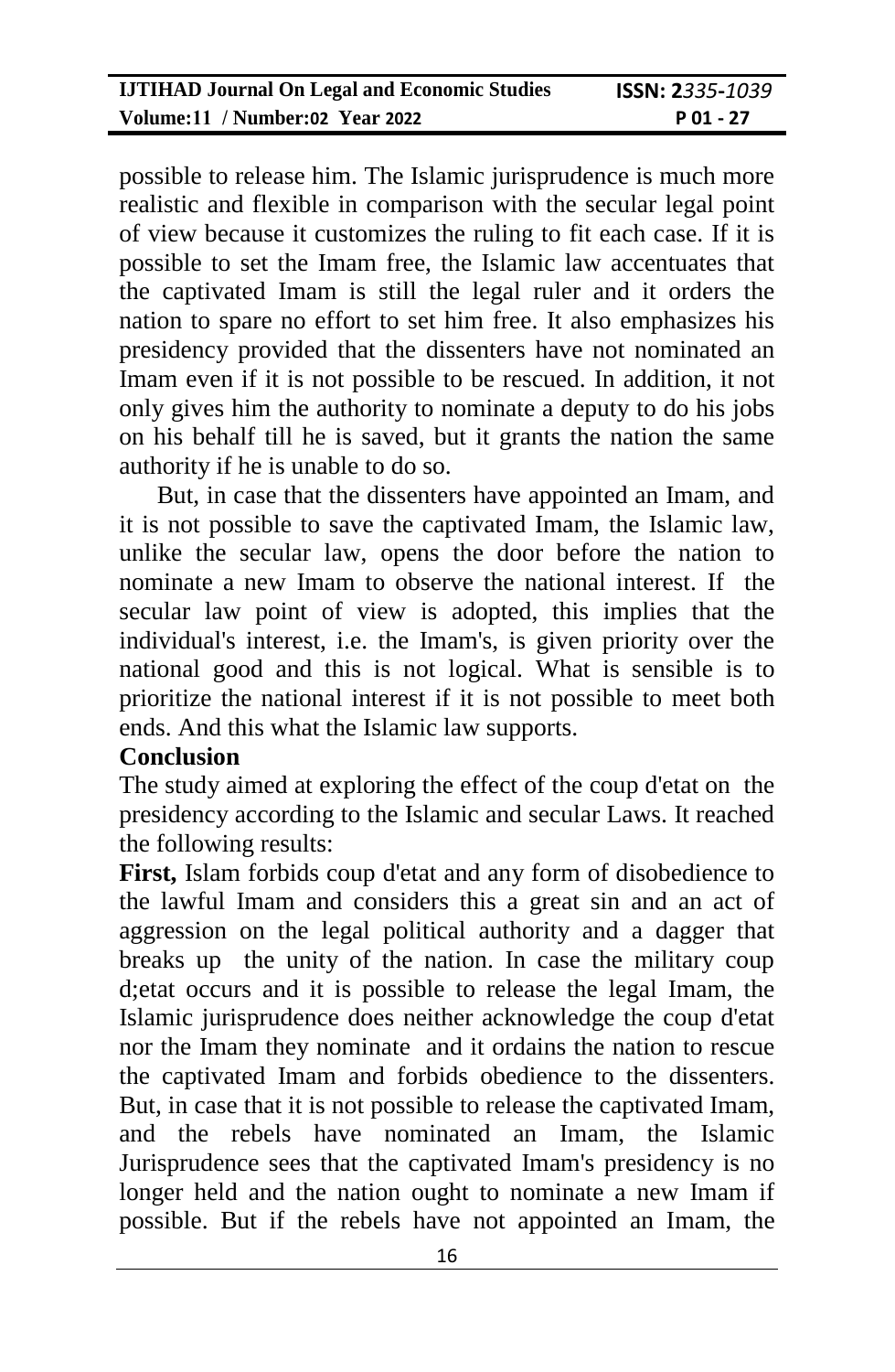Islamic jurisprudence believes that the captivated Imam's presidency is still held even if it is not possible to set him free. The captivated Imam ought to nominate a deputy, if he can, in order to have the presidency jobs been done on his behalf. But if he cannot, the nation is to do so until he is released.

**Second,** the secular law has a different opinion to that's of Islam. It sees that the coup d'etat has not any effect on the legal Imam's presidency. That's, the lawful Imam's presidency is going whether it is possible to set the captivated Imam's or not, or whether the rebels have nominated an Imam or not. The secular law believes that the legal Imam's term does end only by the elapse of the president's term, his resignation, his death, the disability to do presidential jobs or removal from power for being convicted of high treason or any other crime, or because of withdrawing trust. Therefore, according to the secular law, the coup d'etat is not acknowledged. The secular law defines one way to the political power. This way is the public election not force as it is the case with the coup d'etat.

**Third**, what the Islamic perspective supports relating the effect the coup d'etat has on the lawful Imam's presidency is that is acceptable as it is not reasonable to prioritize the Imam's interest at the expense of the public good as the secular law goes to. According to Islam, if the nation has the ability to save the captivated Imam, his presidency's term is to be going and the nation ought to exert efforts to save him. He is also the confessed Imam even if the nation is unable to set him free on condition that the rebels have not nominated an Imam. Too, he is entitled to nominate a deputy to do his jobs on his behalf. If he cannot, the nation is empowered to do so. But, in case that the dissenters have nominated an Imam and the nation is not capable of releasing him, the Islamic jurisprudence, unlike the secular law, sees that his term is to be ended for the public interest. It is not logical to prioritize the Imam's interest at the cost of the nation's.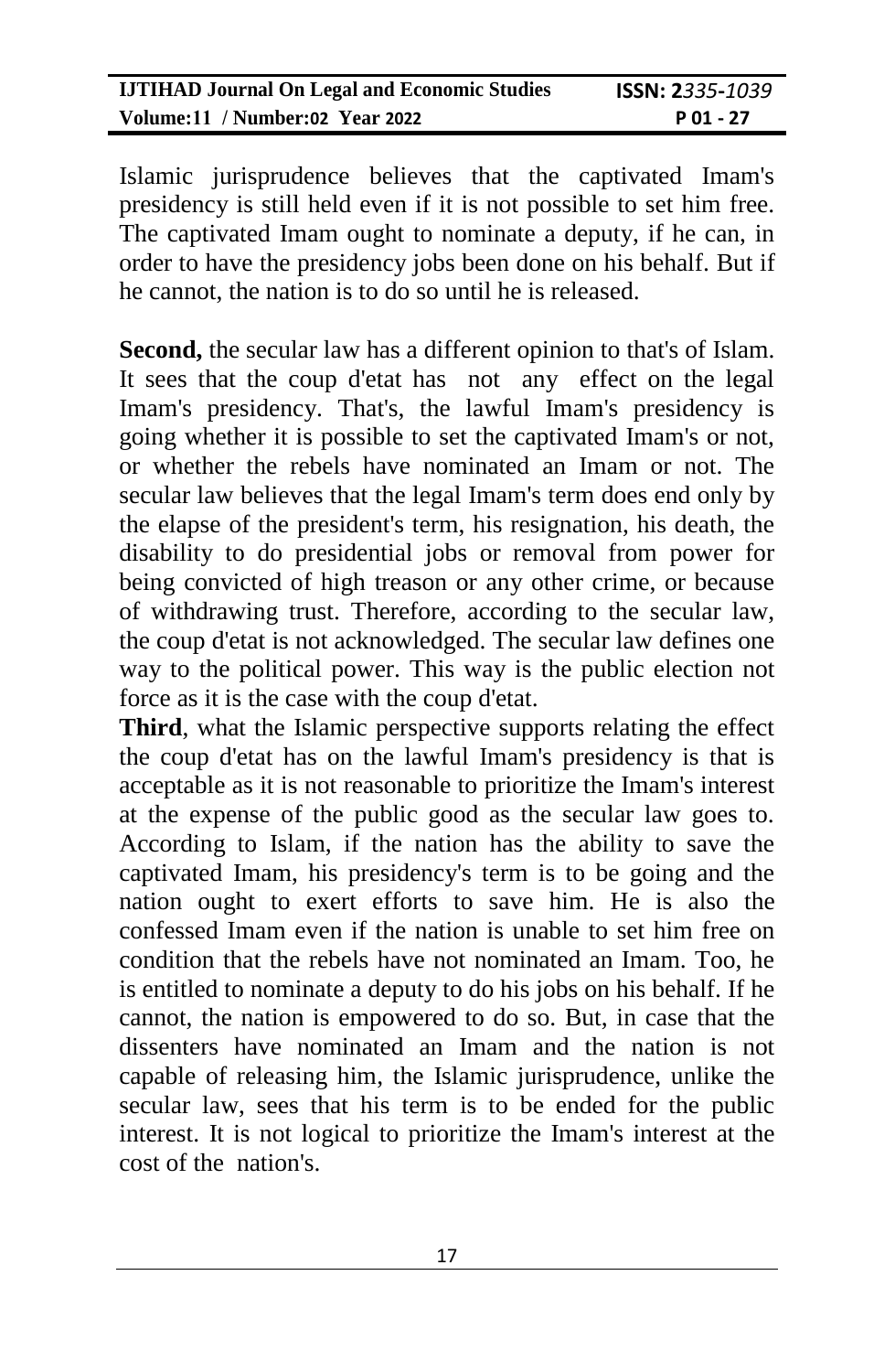Bearing these results in mind, the current study make the recommendation that the legal articles relating the ways by which the president's term ends ought to be reconsidered and reviewed in the light of what the Islamic law enhances in response to the constitutional articles that dictate that Islam is the only source of legislation.

#### **Notes**

1) Surat Al-Imran (The Family of Imran) III, verse: 102.

2) Surat An-Nisaa (The Women) IV, verse: 1.

3) Surat Al-Ahzab (The Confederates) XXXIII, verse: 70.

4) Al-Albany, *Sahih Al-Targheeb wa Tarheeb*, edit. 1, p.3.

5) It is noteworthy that the military coup d'etat is a form of Al-Imama Al-Qahriya, i.e., coercive presidency, as both are a seizure of authority by force. But Al-Imama Al-Qahriya is more inclusive. That's, it includes all forms of taking power by force not by a democratic way such as the armed revolts and peaceful revolution. However, the coup d'etat and Al-Imama Al-Qahriya can be used interchangeably since the latter usually occurs using military force.

6) Sudan has witnessed many more coup d'etats as those occur in (1971), (1975), (1989) and (2019).

7) Majdi Khaddori, *Al-Itjahat A-Siyasia fe Al-A'lam Al-Arabi,*  edit. 1, p. 149.

8) Kayed Qar'osh, *Turuq Intiha' Wilayat Al-Hukkam fe A-Shari'a Al-Islamiyah wa A-Nuzum A-Tostoriyah*, edit. 1, p. 686.

9) Ibn Manzur, *Lisan Al-Arab,* edit. 3, vol. 12, p. 25.

10) Ibn Manzur, *Lisan Al-Arab,* edit. 3, vol. 5, p. 120.

11) Al-Faiuomi, *Al-Mesbah Al-Munir,* no edition, vol. 2, p. 518.

12) Ibn Manzur, *Lisan Al-Arab,* edit. 3, vol. 1, pp. 685-686.

13) Ibn Manzur, *Lisan Al-Arab,* edit. 3, vol.4, p. 568.

14) A-Jarf, To'aimah, *Thawrat 23 July wa Mabad'e A-Nizam A-Siyasi fe A-Jomhoria Al-Arabiya Al-Mutaheda,* edit.3, p. 49.

15) This means that what follows is obligatory. See: Ibn Hajjar, *Fath Al-Bari***,** edit.1, vol. 13, pp. 10-11.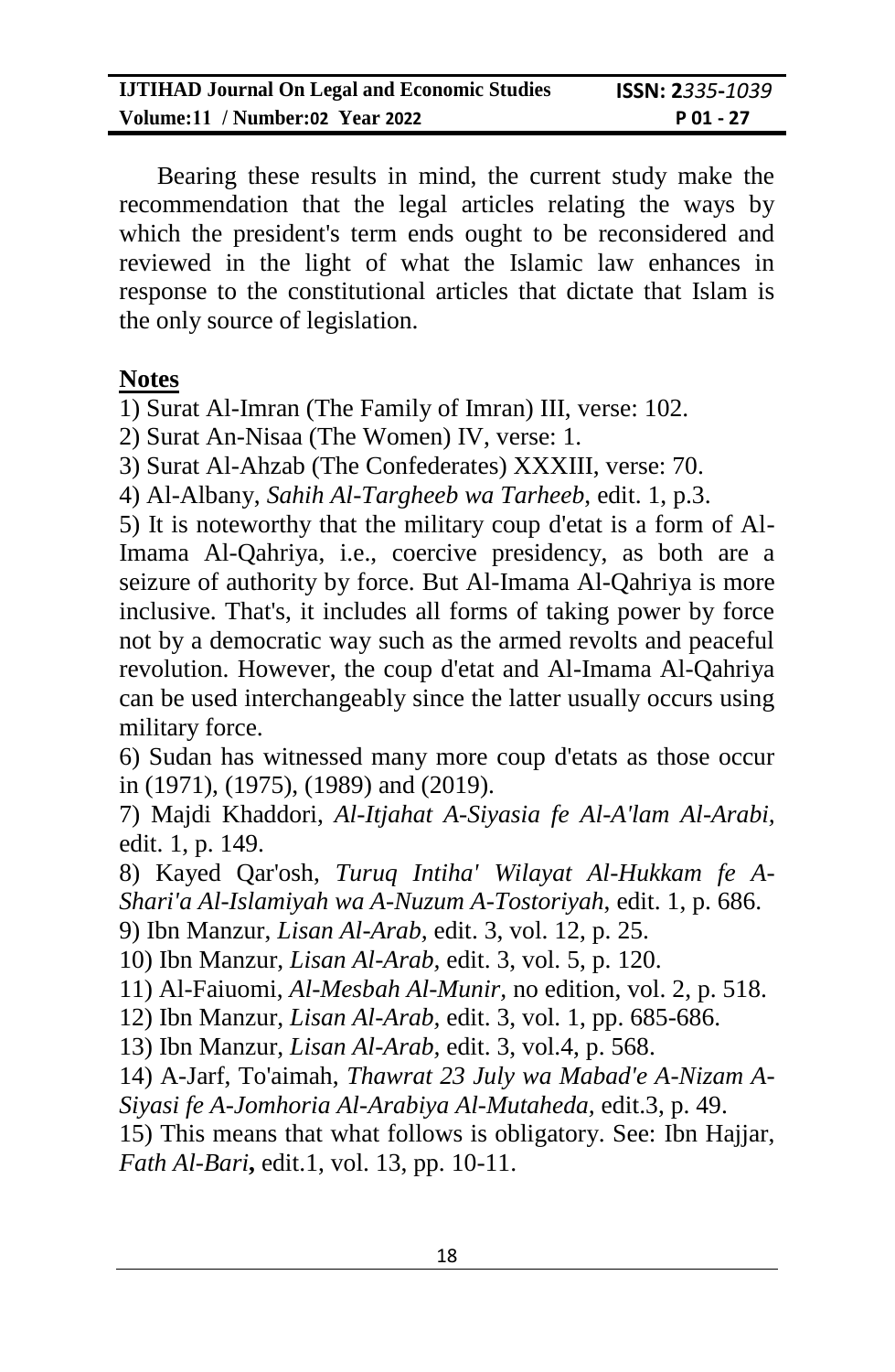16) 'Manshetena' means 'at times when we can' and 'Makrahena' means 'at times when we cannot'. See: Ibn Hajjar, *Fath Al-Bari***,** edit.1, vol. 13, pp. 10-11.

17) 'Osrina' means 'at times of austerity' and 'Usrina' means 'at times of welfare and prosperity'. See: Ibn Hajjar, *Fath Al-Bari***,** edit.1, vol. 13, pp. 10-11.

18) 'Atharaten' on us means that they shall be obedient to the Imam even if he is unjust to them. See: Ibn Hajjar, *Fath Al-Bari***,** edit.1, vol. 13, pp. 10-11.

19) 'not to disobey the ruler' means that 'not to fight for power'. See: Ibn Hajjar, *Fath Al-Bari***,** edit.1, vol. 13, pp. 10-11.

20) 'Kufran Bawahan' means 'explicit disbelief'. See: Ibn Hajjar, *Fath Al-Bari***,** edit.1, vol. 13, pp. 10-11.

21) 'a burhan from Allah' means 'clear-cut evidence'. This indicates that we are not to disobey the Imam unless there is strong evidence that he disbelieves. See: Ibn Hajjar, *Fath Al-Bari***,** edit.1, vol. 13, pp. 10-11.

22) Narrated by Al-Bukhari and Muslim but in Al-Bukhari version. Refer to: Al-Bukhari, **Sahih Al-Bukhari,** edit. 1, Book of Seditions, Chapter of the Prophet, peace and blessings of Allah upon him, statement "You will find things that you disapprove", Hadith no. (7055) and (7056), p. 1748 and Book of Imamate, Chapter of How People Give Pledge of Allegiance to the Imam, Hadith no. (7199) and (7200), p. 1780 and Muslim, **Sahih Muslim**, no edition, Book of Imamate, Chapter of the Obligatory Obedience to the Imams in What is Good, Hadith no. (1836), p. 691.

23) A-Nawawi, **Sahih Muslim be-Sharh A-Nawawi**, edit. 4, vol. 6, p. 470.

24) Ibn Hajjar, *Fath Al-Bari***,** edit.1, vol. 13, pp. 10-11.

25) Ibn Hajjar, *Fath Al-Bari***,** edit.1, vol. 13, p. 123.

26) 'Bogha' are Muslim dissenters who are disobedient to the Imam on the belief that unjust Imams are not acknowledged. But this belief is wrong since Muslims are ordered by Hadith that they should not disobey the Imam even if he gets unjust. This does not mean that Muslims ought to passive towards the Imam's injustice. Muslims are ordered to repeatedly give advice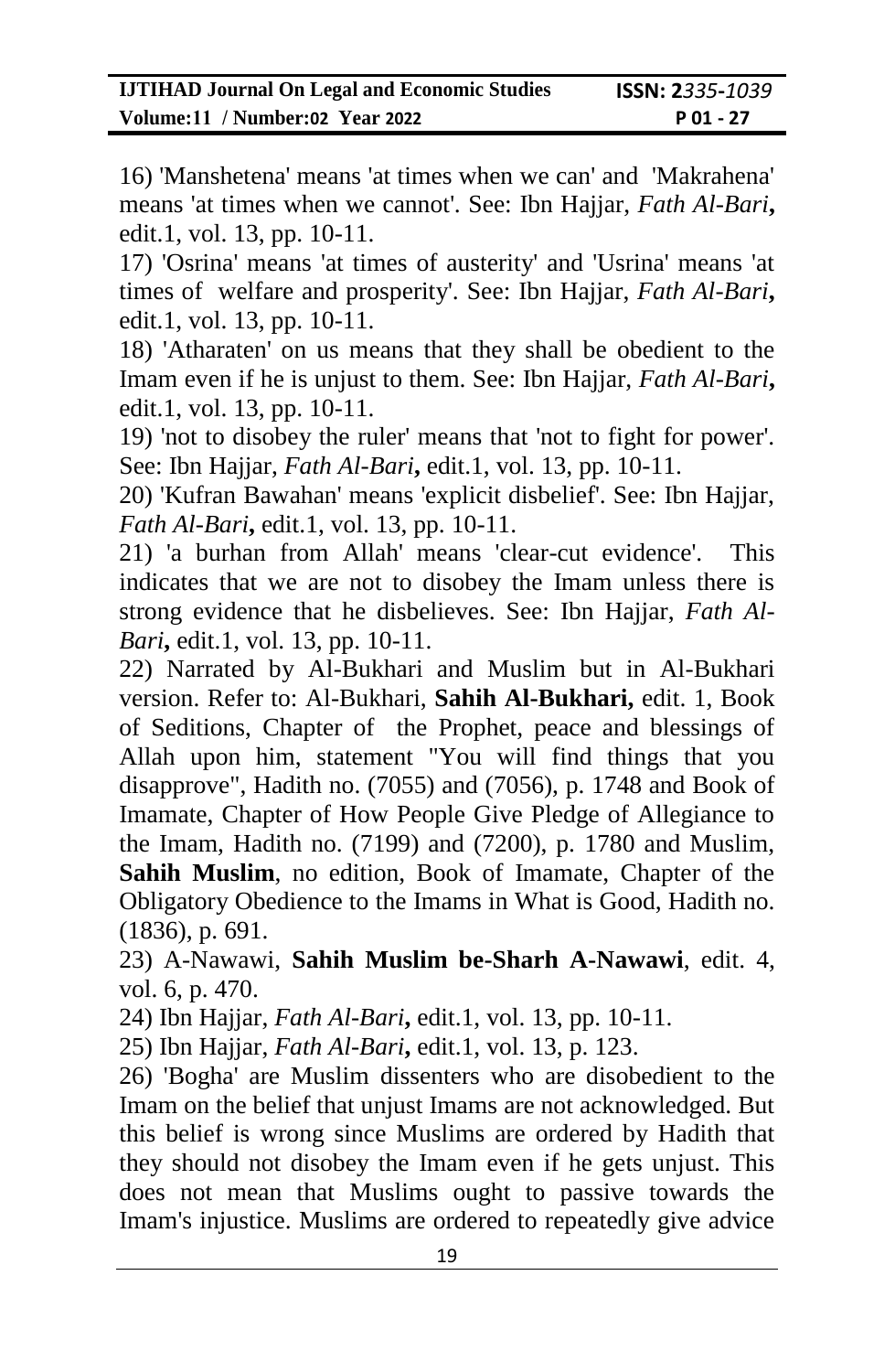to the Imam to avoid injustice. If the Imam does not stop doing injustice, Muslims are ordered to remove him from power if possible. For further detail, see: Ibn Al-Arabi, *Ahkam Al-Qur'an*, edit. 3, vol. 4, p. 153, Badr A-Din Ibn Jama'a, *Tahrir Al-Ahkam fe Tadbeer Ahl Al-Islam*, edit. 3, vol. 1, pp. 239-247 and Al-Khateeb A-Sherbini, **Moghni Al-Mohtaj**, edit. 1, vol. 5, pp.  $400 - 415$ .

27) 'Hajr' means preventing from taking an action. See: Al-Faiuomi, *Al-Mesbah Al-Munir,* no edition, vol. 1, p. 121.

28) 'Iyias' means despair. See: Al-Faiuomi, *Al-Mesbah Al-Munir,* no edition, vol. 1, p. 33.

29) Mawardi, *Al-Ahkam A-Sultaniyah*, no edition, vol. 1, p. 47.

30) Mawardi, *Al-Ahkam A-Sultaniyah*, no edition, vol. 1, p. 48.

31) 'People oftetino' means 'people's conditions go wrong'. See: Al-Faiuomi, *Al-Mesbah Al-Munir,* no edition, vol.2, p. 462.

32) Al-Farra', *Al-Ahkam A-Sultaniyah*, no edition, p. 22.

33) 'Fitnah' means to examine. See: Al-Faiuomi, *Al-Mesbah Al-Munir,* no edition, vol.2, p. 462.

34) Al-Farra', *Al-Ahkam A-Sultaniyah*, no edition, p. 22.

35) Al-Farra', *Al-Ahkam A-Sultaniyah*, no edition, pp. 22 – 23.

36) Al-Farra', *Al-Ahkam A-Sultaniyah*, no edition, p. 23.

37) The evidence that 'Bogha', i.e., Muslim dissenters ought to be fought is His saying, exalted be He, (If two believing tribes fight, you ought to settle their dispute. If a tribe does not listen to settlement, it should be fought until it stops fighting and agree to a settlement. You ought to settle this conflict on just terms. Allah likes those who are just) (Surat Al-Hujurat 'The Roomc', verse 9). Al-Qurtobi, may Allah be merciful to him, says, "This verse is evidence that 'Bogha', i.e., Muslim dissenters, who are disobedient to the legal Imam, have to be fought if they do not listen to the voice of reason. And if fought, neither their captives or wounded are killed, their women are slaved nor their properties are confiscated". See: Al-Qortoby, *Al-Gamie' Le-Ahkam Al-Qura'n*, edit. 2, p. 317 and p. 320.

38) Shahrstani, *Al-Melal wa A-Nihal*, no edition, p. 114.

39) Mustafa Fahmi, A*-Nizam A-Dostori Al-Misri,* edit. 1, p. 295, Mustafa Fahmi, A*-Nizam A-Dostori Al-Misri and Riqabat*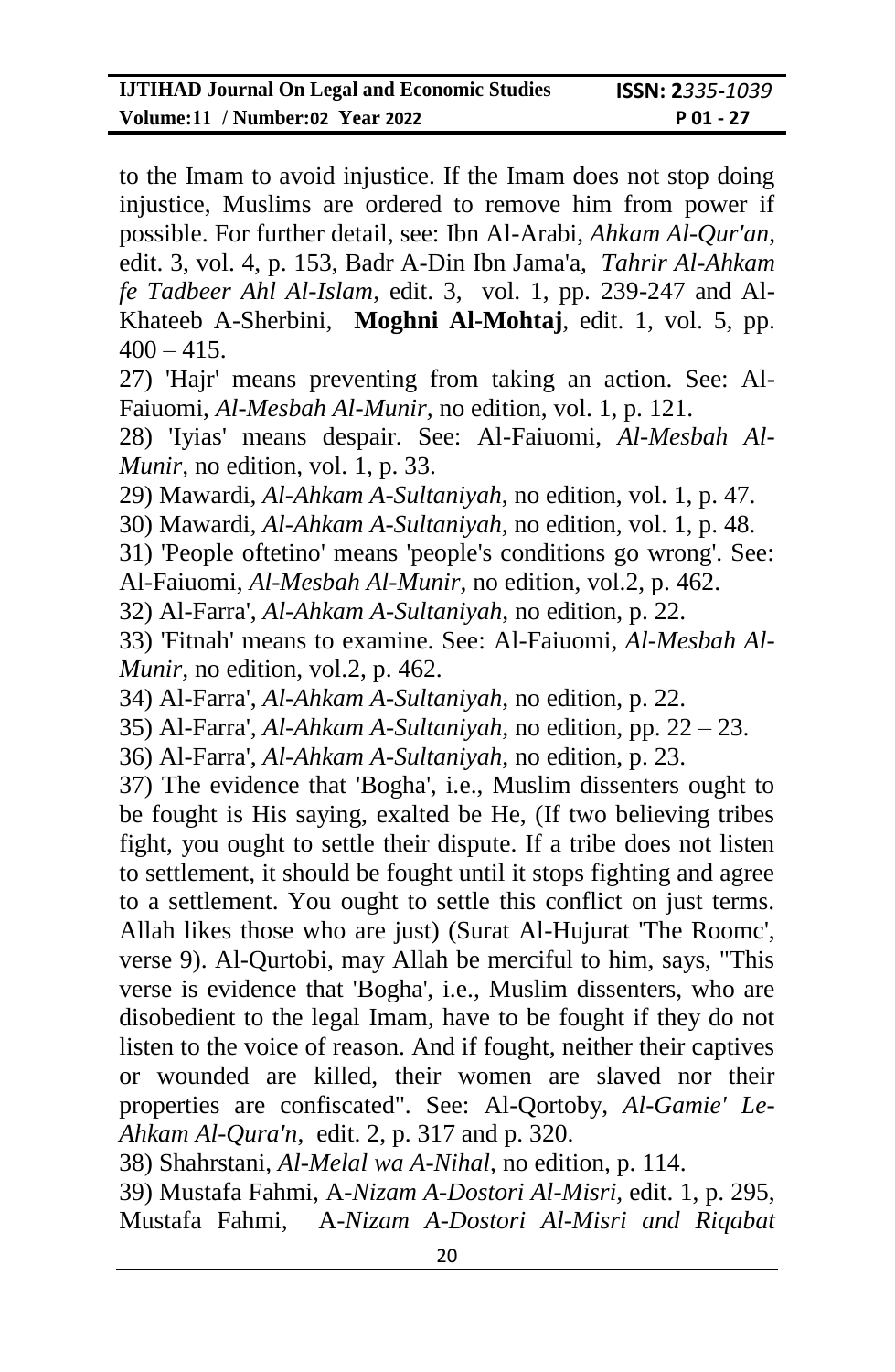*Dostoriat Al-Qawaneen,* edit.7, p. 419, Mustafa Fahmi, *A-Dostor Al-Misri; Fiqhan wa Qa'da'an,* edit.9, p. 419, Mohamed Abu-Zeid, *Mabad'e Al-Qanun A-Dostori; Dirasah Muqaranah*, no edition, p. 232 and Salah A-Din Fawzi, *Al-Muheet fe A-Nuzum A-Dostoriyah wa Al-Qanun A-Dostori*, no edition, pp. 899 – 900.

40) It is noteworthy that the talk about the reasons by which the presidency's term ends means the republican political systems. These reasons are not applicable to the royal political systems since these systems acknowledge no term for ruling. See: Kayed Qar'osh, *Turuq Intiha' Wilayat Al-Hukkam fe A-Shari'a Al-Islamiyah wa A-Nuzum A-Tostoriyah*, edit. 1, p. 351.

41) The Egyptian legislator distinguishes between two types of reasons by which the presidency's term ends; the temporary and the permanent reasons. Article (82) of the 1971 Egyptian constitution refers to the temporary reasons saying, "In case there is a temporary objection preventing the president of the republic from doing his jobs, his deputy is to do these jobs on his behalf". Article (84) of the same constitution refers to the permanent reason saying, "In case the presidency office is vacant … the head of the parliament shall do presidency jobs temporarily". See: Suliman A-Tamawi, *A-Sulutat A-Thalath fe A-Dasateer Al-Arabiya Al-Mo'asera wa fe Al-Fekr A-Siyasi Al-Islami; Dirasah Muqaranah*, edit. 4, p. 245.

42) Kayed Qar'osh, *Turuq Intiha' Wilayat Al-Hukkam fe A-Shari'a Al-Islamiyah wa A-Nuzum A-Tostoriyah*, edit. 1, p. 348.

43) Hazim Sadiq, *Sultat Rai'ees A-Dawalah bayna A-Nizamein Al-Barlamani wa A-Reassi,* no edition, p. 575.

44) Article (26) of the 1937 Egyptian Penal Law defines 'ousting from office' as: "removing from power and depriving of power's privileges whether the sentenced is still at work at the time of ruling issuing or not. And he is to be deprived from the right to work as a civil servant for the period the ruling fixes. This period is not permissible to be more than six years or less than a year".

45) It is obvious that this article toughens the procedures of directing impeachment to the president of the republic compared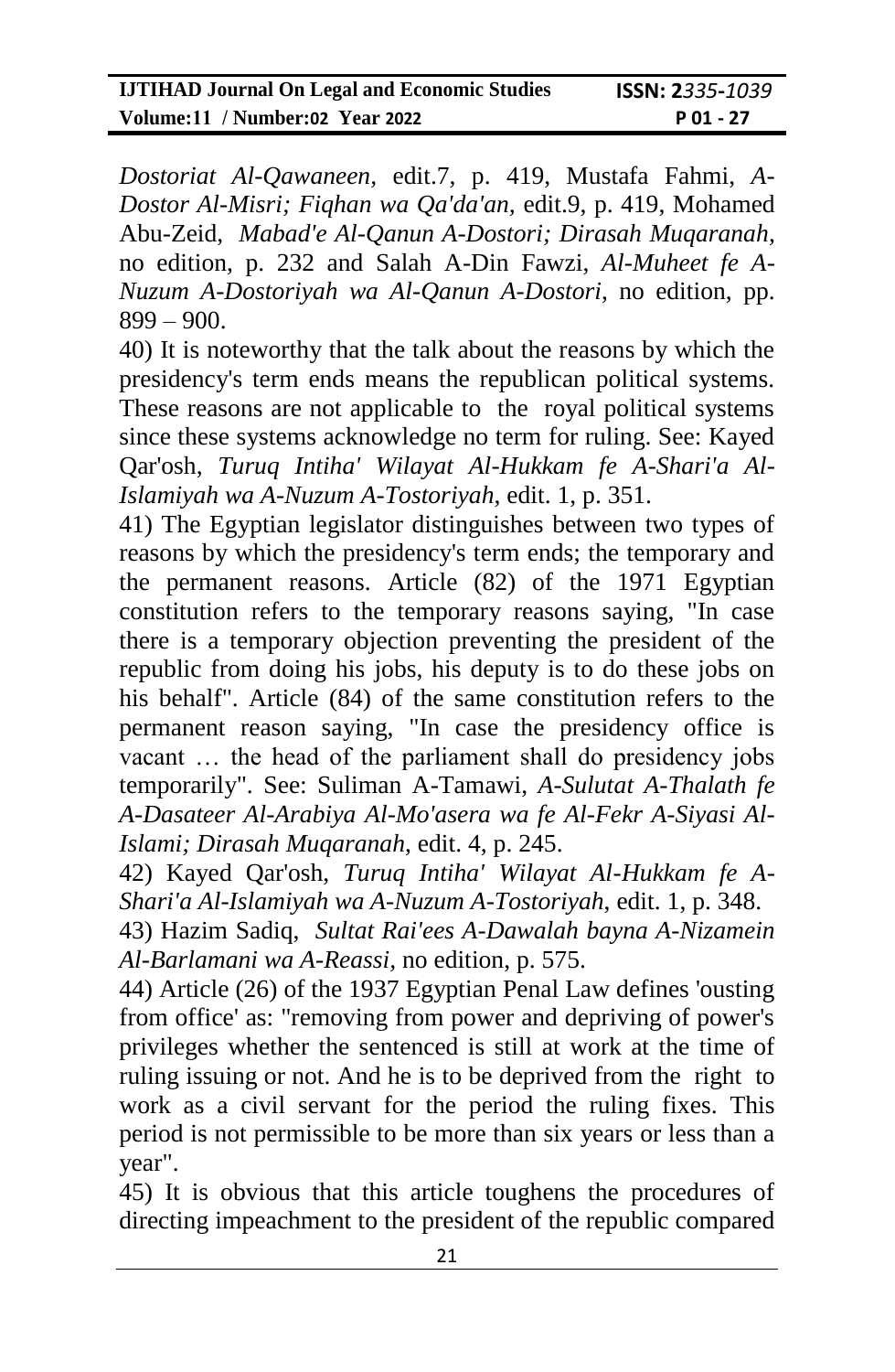| <b>IJTIHAD Journal On Legal and Economic Studies</b> | <b>ISSN: 2</b> 335-1039 |
|------------------------------------------------------|-------------------------|
| Volume:11 / Number:02 Year 2022                      | P 01 - 27               |

to article (85) of the 1971 Egyptian constitution and its 2007 amendments that prescribes that: "Directing impeachment of high treason or any felony to the president of the republic shall be through a suggestion submitted from at least one third of the parliament's members". But Article (159) of the 2014 amended Egyptian constitution stipulates that this impeachment ought to be through a signed letter from at least the majority of the parliament members. It is evident that stipulating approval of directing impeachment to the president from the majority of the parliament members instead of one third is unjustifiable for two reasons; **first**, there is no need for raising the percentage of approval of this impeachment from one third to majority. Needless to say that none of the Egyptian republican parliaments have dared to think to direct impeachment of any crime to the president though all of the Egyptian presidents from the 1952 coup d'etat to-date have committed crimes some of which mounts to high treason; **second**, the majority, if not all, of the parliament members are nominated from among those who are servants to those who are in power and they are not expected to just think of reviewing the decisions the president takes. That's why it is unpredictable that the majority of the parliament might direct impeachment to the presidents. Supposing some of the parliament members might direct this impeachment, they will be no more than one fourth. Therefore, stipulating one third – as in article  $(85)$  – is sufficient for not abusing the right of directing impeachment to the president in case it is likely to happen.

46) Kayed Qar'osh, *Turuq Intiha' Wilayat Al-Hukkam fe A-Shari'a Al-Islamiyah wa A-Nuzum A-Tostoriyah*, edit. 1, p 205 and p. 701.

47) Kayed Qar'osh, *Turuq Intiha' Wilayat Al-Hukkam fe A-Shari'a Al-Islamiyah wa A-Nuzum A-Tostoriyah*, edit. 1, p 205 and p. 701.

48) The crime of high treason means disloyalty to the republican system. Article (6) of Act (247) for the year 1956 relating the trial of the president of the republic refers to the actions that empowers to direct impeachment of high treason to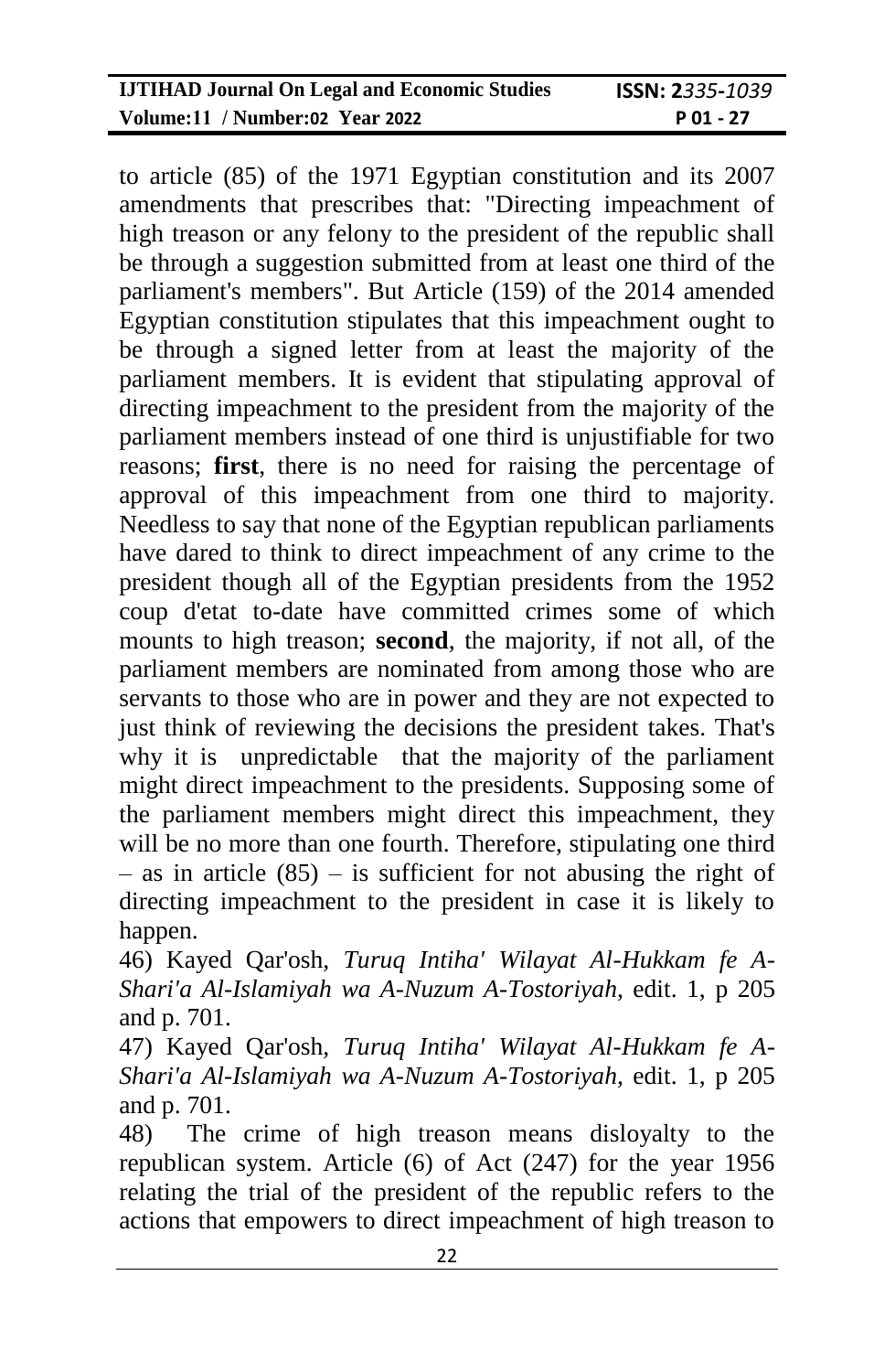| <b>IJTIHAD Journal On Legal and Economic Studies</b> | <b>ISSN: 2</b> 335-1039 |
|------------------------------------------------------|-------------------------|
| Volume:11 / Number:02 Year 2022                      | $P_01 - 27$             |

the republic system saying, "The actions that are considered disloyalty to the republican system are as follows; **first,** seeking to change the republican system into a kingdom; second, drawing no or little attention to the constitution, or amending its rulings without following the legal steps to do so". It is noteworthy that the jurists differ concerning the conception of the crime of high treason. Some jurists see that neither the constitution or the law accurately defines this crime nor is it referred to in the text of any crime mentioned in the penal law. They explain that this is because the meaning of this crime is changeable and that it includes all forms of job's discrepancy the president commits as well as his inattention to the constitution. Therefore, these jurists emphasizes that it is advisable to let the parliament, considered an authority of impeachment, define this crime. Then, the political court decides the suitable punishment for this crime and it should not be confined by the penalties mentioned in the penal law. Others think that the constitution and the supplementary laws have explicitly mentioned and defined this crime. According to those jurists, it is the law not the parliament that decides the meaning and the elements of this crime. However, what is most supported is the opinion that sees that it is the role of the parliament not the law to define this crime since its conception is changeable from society to society and from time to time. In spite of this, the constitutional convention confirms that this crime usually occurs if the president encroaches on the constitution, abuses his constitutional powers or makes decisions that do harm to the country's high interests. For further details, see: Mahmoud Banna, A*-Nuzum A-Siyasiah; Usus A-Tanzeem A-Siyasi wa Sowarehe*, edit. 1, p. 332, Zein Badr Farraj, *Khulw Mansib Raees A-Dawlah fe Al-Anzema A-Siyasiah Al-Mo'asera*, no edition, pp. 102-103, Motahhr Anfa', *Jiraem Al-Khiyanah Al-Uzma fe A-Tashree' Al-Yamani*; Dirasah Mukarana, no edition, p. 48, Mohamed Ghoneim, *Al-Masouliya A-Siyasia wa Al-Jina'eya Le-Raees A-Dawlah, Dirasah Muqaranah*, edit. 1, pp. 559-560 and Kayed Qar'osh, *Turuq Intiha' Wilayat Al-Hukkam*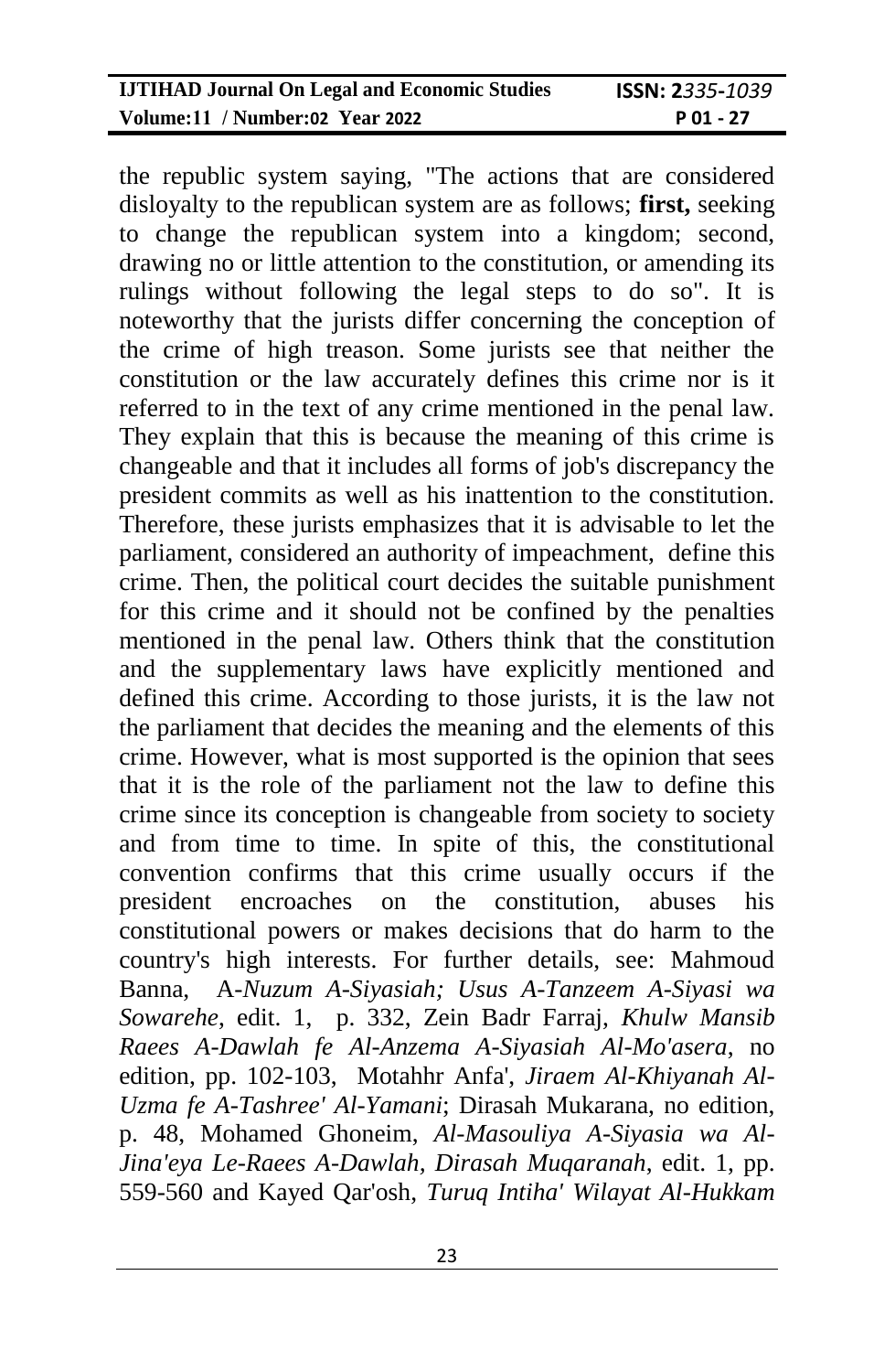*fe A-Shari'a Al-Islamiyah wa A-Nuzum A-Tostoriyah*, edit. 1, p. 362.

49) Jinayah, i.e., felony, is a crime that is punishable by death, life hard labor, interim hard labor or imprisonment. Article (10) of the Egyptian penal law states that: " Jinayahs, i.e., felonies, are the crimes that are punishable by death, life hard labor, interim hard labor or imprisonment".

50) The citizen's nationality is removed by two reasons;

**First**, if the citizen holds a foreign nationality.

**Second**, if the government degrades the nationality of the citizen as punishment. This degradation does not mean that the citizen necessarily holds another nationality. The citizen might become without a nationality as a result of this degradation.

The citizen might be degraded of his nationality if it is evidenced that he is disloyal to his country. For further details, refer to: Hisham Sadiq, *Al-Jinsyah wa Al-Mawten wa Markaz Al-Ajanib,* no edition, vol. 1, pp. 480-540, Abd Al-Ghaffour Khalil, *Al-Waseet fe Sharh Ahkam Al-Jinsyah; Dirasah Muqaranah bayna A-Shari'a Al-Islamiya wa Al-Qawaneen Al-Wad'iya*, no edition, pp. 289-343, Mohamed Fahmi, *Usul Al-Qanun A-Dawli Al-Khas*, edit. 2, pp. 211-227, Fouad Riyad, *Al-Waseet fe Al-Jinsyah,* no edition, pp. 232-265, Ahmed Salamah, *Al-Mabsut fe Sharh Nizam Al-Jinsayah*, edit. 1, pp. 665-799 and Hosam A-Din Nasif, *Nizam A-Jinsiyah fe Al-Qanun Al-Muqaran,* no edition, pp. 140-182.

## **References**

- Abu-Zeid, Mohamed Abd Al-Hamied, (1985). *Mabad'e Al-Qanun A-Dostori; Dirasah Muqaranah*, no edition, Cairo, Dar A-Nahda Al-Arabiya.

-A-Jarf, To'aimah, (1966). *Thawrat 23 July wa Mabad'e A-Nizam A-Siyasi fe A-Jomhoria Al-Arabiya Al-Mutaheda,* edit.3, Cairo, Maktabat Al-Qahera Al-Haditha.

- Al-Albany, (2000). *Sahih Al-Targheeb wa Tarheeb***,** edit. 1, A-Riad, Al-Ma'ref Publishing House.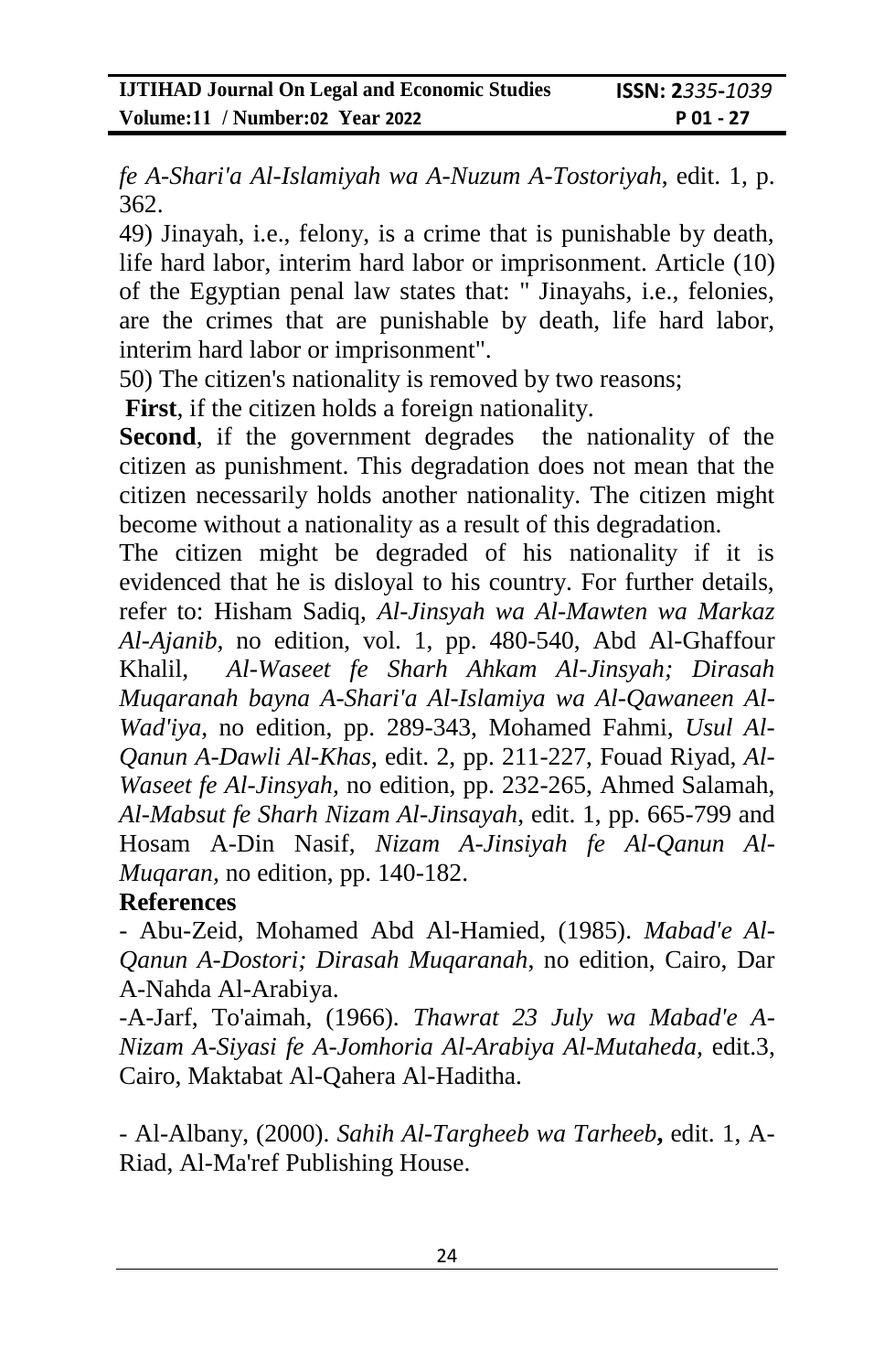-Al-Banna, Mahmoud Atif, (1980). A*-Nuzum A-Siyasiah; Usus A-Tanzeem A-Siyasi wa Sowarehe*, edit. 1, Cairo, Dar Al-Fikr Al-Arabi.

-Al-Bukhari, Muhammad Ibn Ismail, (2002). *Sahih Al-Bukhari,*  validated by Mohamed Zoheri Bin Nasser A-Nasser, edit. 1, Damascus, Dar Touq A-Najah.

-Al-Faiuomi, Ahmed Ibn Mohamed, (no date). *Al-Mesbah Al-Munir,* no edition, Beirut, Dar A-Qutub Al-Elmiya.

-Al-Farra', Abu-Y'la, (1983). *Al-Ahkam A-Sultaniyah,* validated by: Mohamed Hamid Al-Feqi, no edition, Beirut, Dar A-Qutub Al-Elmiya.

-Al-Khateeb A-Sherbini, (1994). **Moghni Al-Mohtaj**, edit. 1, Beirut, Dar A-Qutub Al-Elmiya.

-Al-Mawardi, Abu Al-Hassan, (no. date). *Al-Ahkam A-Sultaniyah*, no edition, Cairo, Dar Al-Hadith.

-Al-Qortoby, Abo Abdullah, (1964). *Al-Gamie' Le-Ahkam Al-Qura'n,* validated by Ahmed Al-Berdawny and and Ibrahim Atfeesh, edit. 2, Cairo, Dar A-Qutub Al-Mesria

-Anfa', Motahhr Ali Saleh, (2003). *Jiraem Al-Khiyanah Al-Uzma fe A-Tashree' Al-Yamani*; Dirasah Mukarana, no edition, Cairo, Dar A-Nahdah Al-Arabiyah.

- -An-Nawawi, Abu-Zakaria, (1972).*Al-Majmo' Sharh Al-Mohazzab*, validated by Essam A-Dabeti, Hazim Mohamed and Emad Amer, edit.4, Cairo, Dar Al-Hadith.

-A-Shahrstani, Abu Al-Fath Mohamed, (no. date). *Al-Melal wa A-Nihal*, no edition, Damascus, Moassat Al-Halabi.

-A-Tamawi, Suliman Mohamed, (1979). *A-Sulutat A-Thalath fe A-Dasateer Al-Arabiya Al-Mo'asera wa fe Al-Fekr A-Siyasi Al-Islami; Dirasah Muqaranah*, edit. 4, Cairo, Dar Al-Fikr Al-Arabi.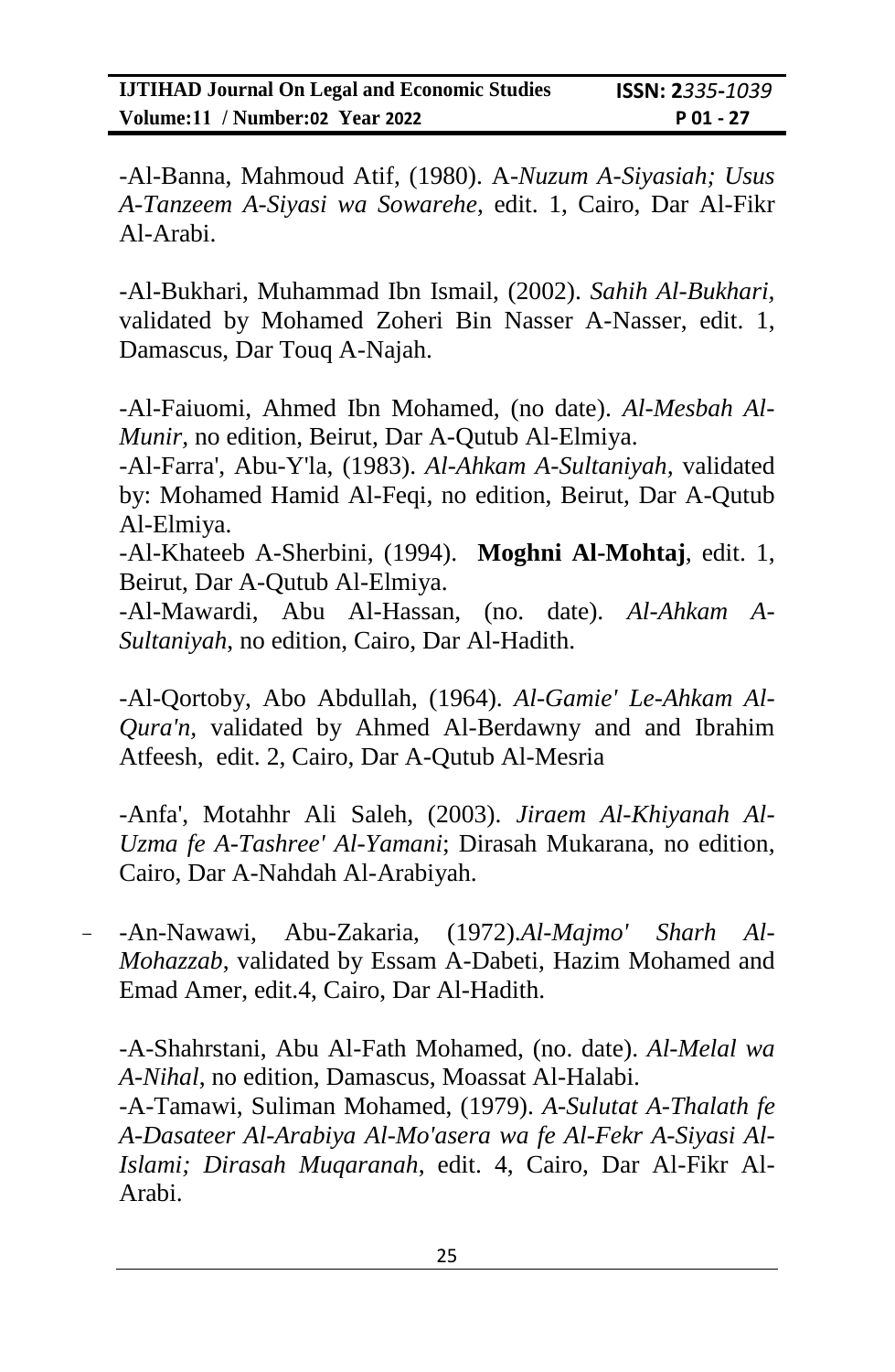-Badr A-Din Ibn Jama'a, (1988). *Tahrir Al-Ahkam fe Tadbeer Ahl Al-Islam*, validated by: Fouad Abd Al-Mon'em Ahmed, edit. 3, Qatar, Dar A-Thaqafa.

-Fahmi, Mohamed Kamal, (1980). *Usul Al-Qanun A-Dawli Al-Khas*, edit. 2, Cairo, Moassat A-Thaqafa Al-Jamieyah.

-Fahmi, Mustafa Abu-Zeid, (1984). A*-Nizam A-Dostori Al-Misri,* edit. 1, Alexandria, Monsha't Al-Ma'erf.

-Fahmi, Mustafa Abu-Zeid, (1992). A*-Nizam A-Dostori Al-Misri and Riqabat Dostoriat Al-Qawaneen,* edit.7, Alexandria, publisher is unknown.

-Fahmi, Mustafa Abu-Zeid, (1992). *A-Dostor Al-Misri; Fiqhan wa Qa'da'an,* edit.9, Alexandria, Dar Al-Matbo'at Al-Jamieyah.

-Farraj, Zein Badr, (1991). *Khulw Mansib Raees A-Dawlah fe Al-Anzema A-Siyasiah Al-Mo'asera*, no edition, Cairo, Dar A-Nahda Al-Arabiya.

-Fawzi, Salah A-Din, (1995). *Al-Muheet fe A-Nuzum A-Dostoriyah wa Al-Qanun A-Dostori*, no edition, Cairo, Dar A-Nahda Al-Arabiya.

-Ghoneim, Mohamed Mursi Ali, (2013). *Al-Masouliya A-Siyasia wa Al-Jina'eya Le-Raees A-Dawlah, Dirasah Muqaranah*, edit. 1, Alexandria, Dar Al-Waffa' Al-Qanunia.

-Ibn Al-Arabi, Abu-Bakr, (2003). *Ahkam Al-Qur'an,* revised and commented by: Mohamed Abd Al-Qadir Ata, edit. 3, Beirut, Dar A-Qutub Al-Elmiya.

-Ibn Hajjar, Ahmed Ibn Ali, (1379 H.– 1949). *Fath Al-Bari***,**  validated by: Mohibb A-Din Al-Kahteeb, Muhamed Fouad Abd Al-Baqi and Qussai Mohibb A-Din Al-Kahteeb, no edition, Beirut, Dar Al-Ma'refa.

-Ibn Hajjar, Ahmed Ibn Ali, (1407 H. - 1987). *Fath Al-Bari***,**  validated by: Mohibb A-Din Al-Kahteeb and Muhamed Fouad Abd Al-Baqi, edit. 2, Cairo, Dar Arryyan..

-Ibn Manzur, Mohamed Ibn Makram, (1986). *Lisan Al-Arab,* validated by: Amin Abd Al-Wahhab and Mohamed A-Sadiq Al-Ubeidi, edit. 3, Beirut, Dar Ihia'a A-Turath Al-Arabi.